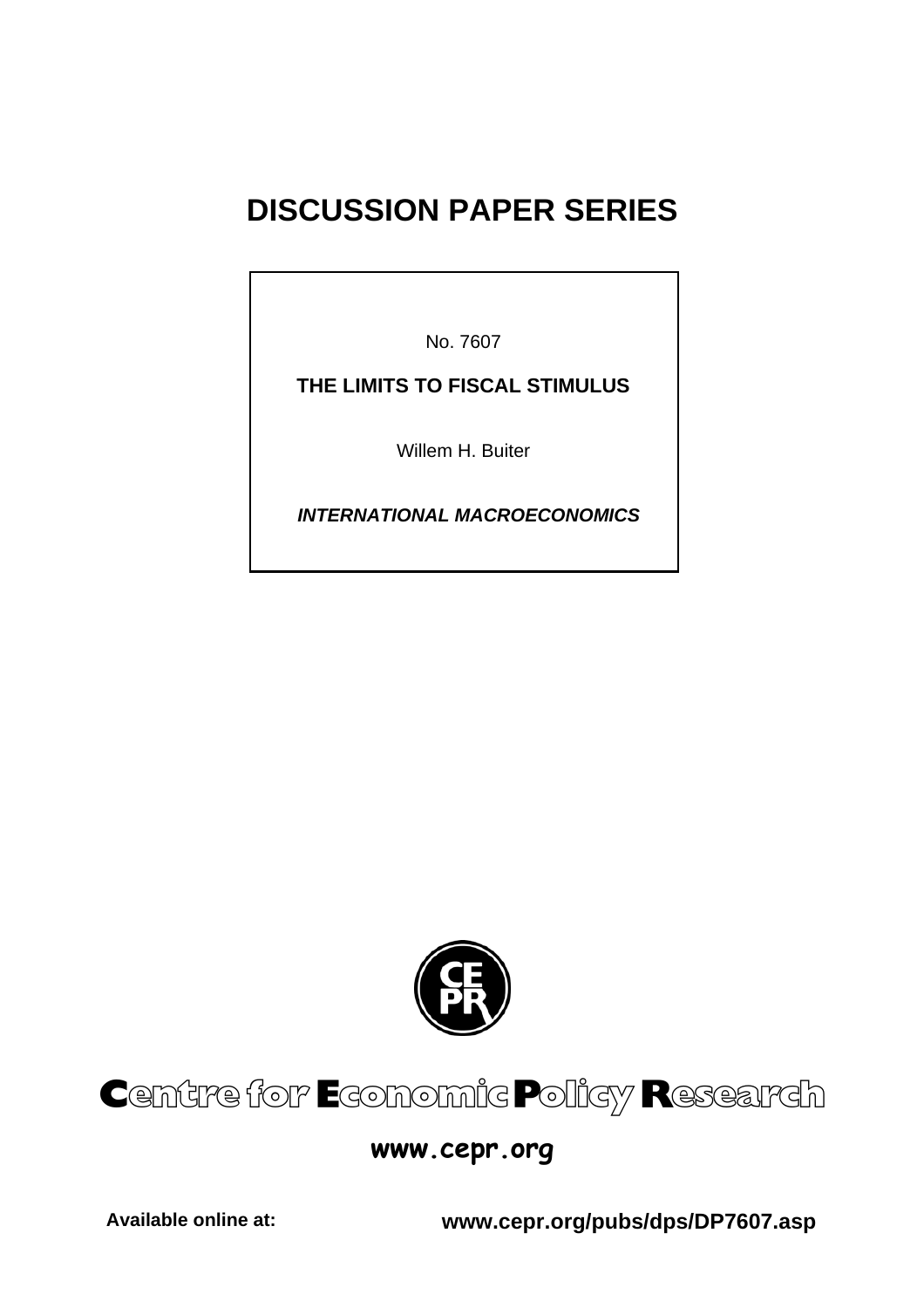# **THE LIMITS TO FISCAL STIMULUS**

#### **Willem H. Buiter, London School of Economics and CEPR**

Discussion Paper No. 7607 December 2009

Centre for Economic Policy Research 53–56 Gt Sutton St, London EC1V 0DG, UK Tel: (44 20) 7183 8801, Fax: (44 20) 7183 8820 Email: cepr@cepr.org, Website: www.cepr.org

This Discussion Paper is issued under the auspices of the Centre's research programme in **INTERNATIONAL MACROECONOMICS**. Any opinions expressed here are those of the author(s) and not those of the Centre for Economic Policy Research. Research disseminated by CEPR may include views on policy, but the Centre itself takes no institutional policy positions.

The Centre for Economic Policy Research was established in 1983 as an educational charity, to promote independent analysis and public discussion of open economies and the relations among them. It is pluralist and nonpartisan, bringing economic research to bear on the analysis of medium- and long-run policy questions.

These Discussion Papers often represent preliminary or incomplete work, circulated to encourage discussion and comment. Citation and use of such a paper should take account of its provisional character.

Copyright: Willem H. Buiter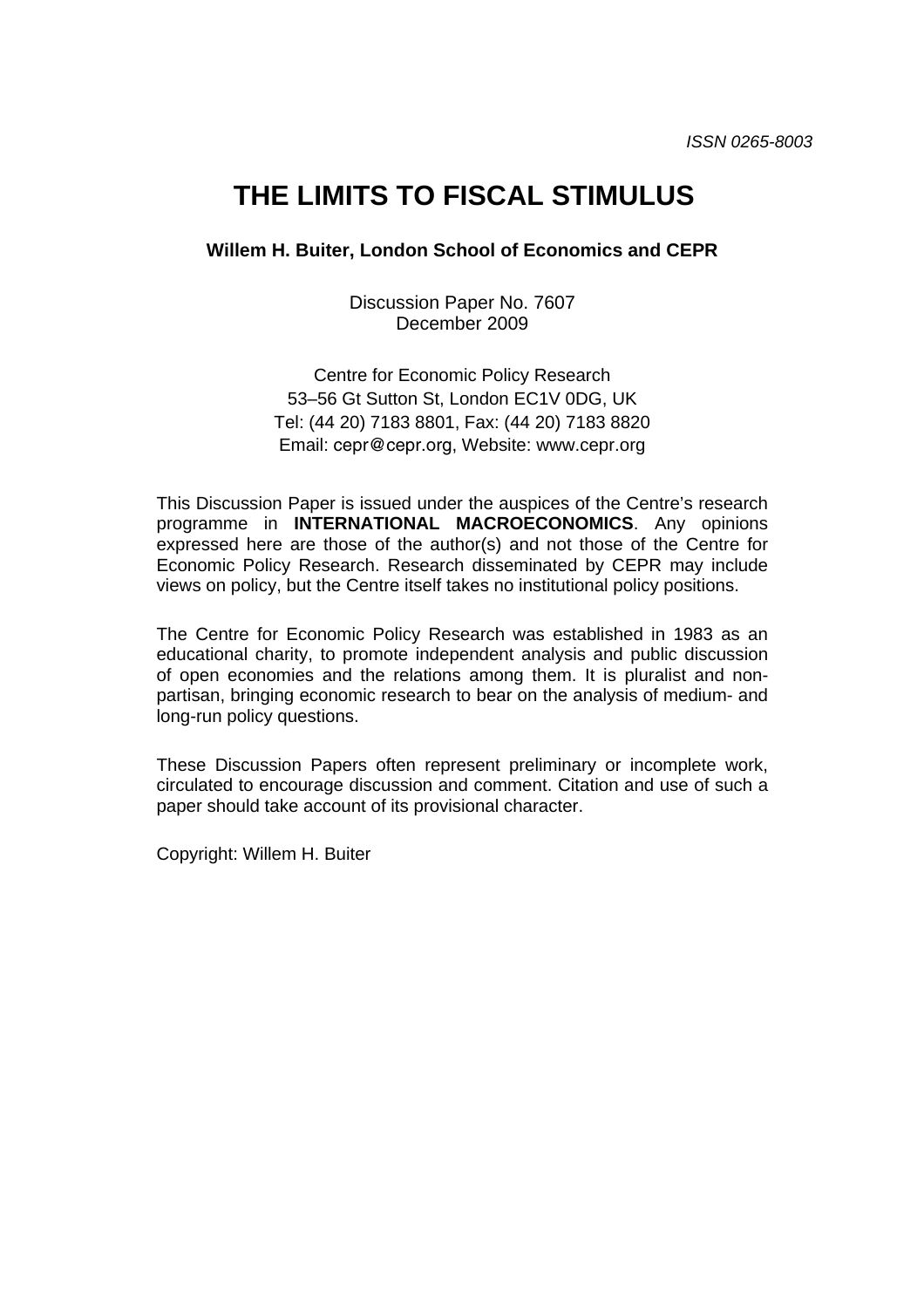CEPR Discussion Paper No. 7607

December 2009

# **ABSTRACT**

# The Limits to Fiscal Stimulus

The paper considers the case for an internationally coordinated further fiscal stimulus during the second half of 2009. Although this makes some of the analysis period-specific, most of the issues and principles considered are timeless. For a fiscal stimulus to be both effective there must be idle resources due to a failure of effective demand. For it to be desirable, there must be no alternative policy instruments (including monetary policy) for boosting demand. There must be no complete financial crowding out and no complete direct crowding out, through Ricardian equivalence/debt neutrality, through Minsky equivalence or through a high degree of substitutability between private and public exhaustive expenditure in private preferences or production possibilities. Finally, for international coordination to be desirable, there must be cross-border externalities from national fiscal stimuli. The paper considers each of these conditions in turn.

JEL Classification: E4, E5, E6, F3, H3, H5 and H6 Keywords: crowding out, debt sustainability, fiscal policy, Minsky neutrality and Ricardian equivalence

Willem H. Buiter Centre for Economic Performance London School of Economics and Politcal Science Houghton Street London WC2A 2AE UK

Email: w.buiter@lse.ac.uk

For further Discussion Papers by this author see: www.cepr.org/pubs/new-dps/dplist.asp?authorid=100351

### Submitted 21 November 2009

I would like to thank Christopher Adam, David Vines and an anonymous referee for useful comments on an earlier version of the paper.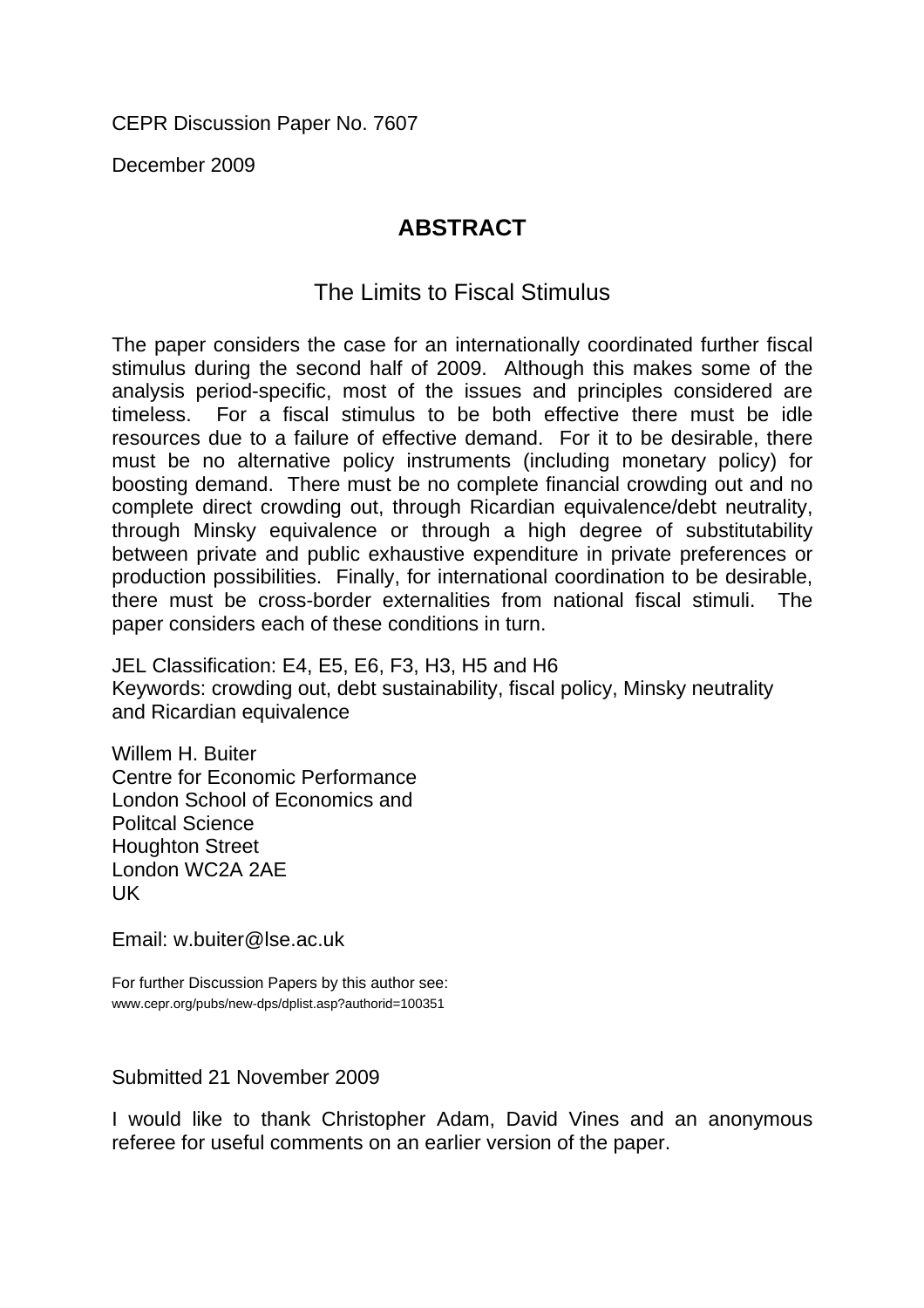### **Introduction**

Is there a case for a further internationally coordinated expansionary fiscal stimulus? To be warranted, a number of conditions must be satisfied.

First, there must be idle resources – involuntary unemployment of labour and unwanted excess capacity. Output and employment must be effectively demand-constrained.

Second, there must be no more effective way of stimulating demand, say through expansionary monetary policy.

Third, expansionary fiscal policy must not drive up interest rates, either by raising the risk-free real interest rate or by raising the sovereign default risk premium, to such an extent that the fiscal stimulus is emasculated through *financial crowding out*.

Fourth, at given interest rates, the expansionary fiscal policy measures must not be neutralised by *direct crowding out* (the displacement of private spending by public spending or of public dissaving by private saving at given present and future interest rates, prices and activity levels). Such direct crowding out can occur in the case of tax cuts (strictly speaking, cuts in lump-sum taxes matched by future increases in lump-sum taxes of equal present discounted value) because of Ricardian equivalence/debt neutrality. In economies with very highly indebted households, debt neutrality can occur when taxes on households are cut, because of what I shall call 'Minsky equivalence' (see Minsky (2008)). Increases in public spending on real goods and services ('exhaustive' public spending) can fail to boost aggregate demand because of a high degree of substitutability (in the utility functions or the production technology) between private consumption and investment on the one hand and public consumption and investment on the other.

Fifth, there must be cross-border externalities from expansionary fiscal policies that cause decentralised, uncoordinated national fiscal expansions to be suboptimal.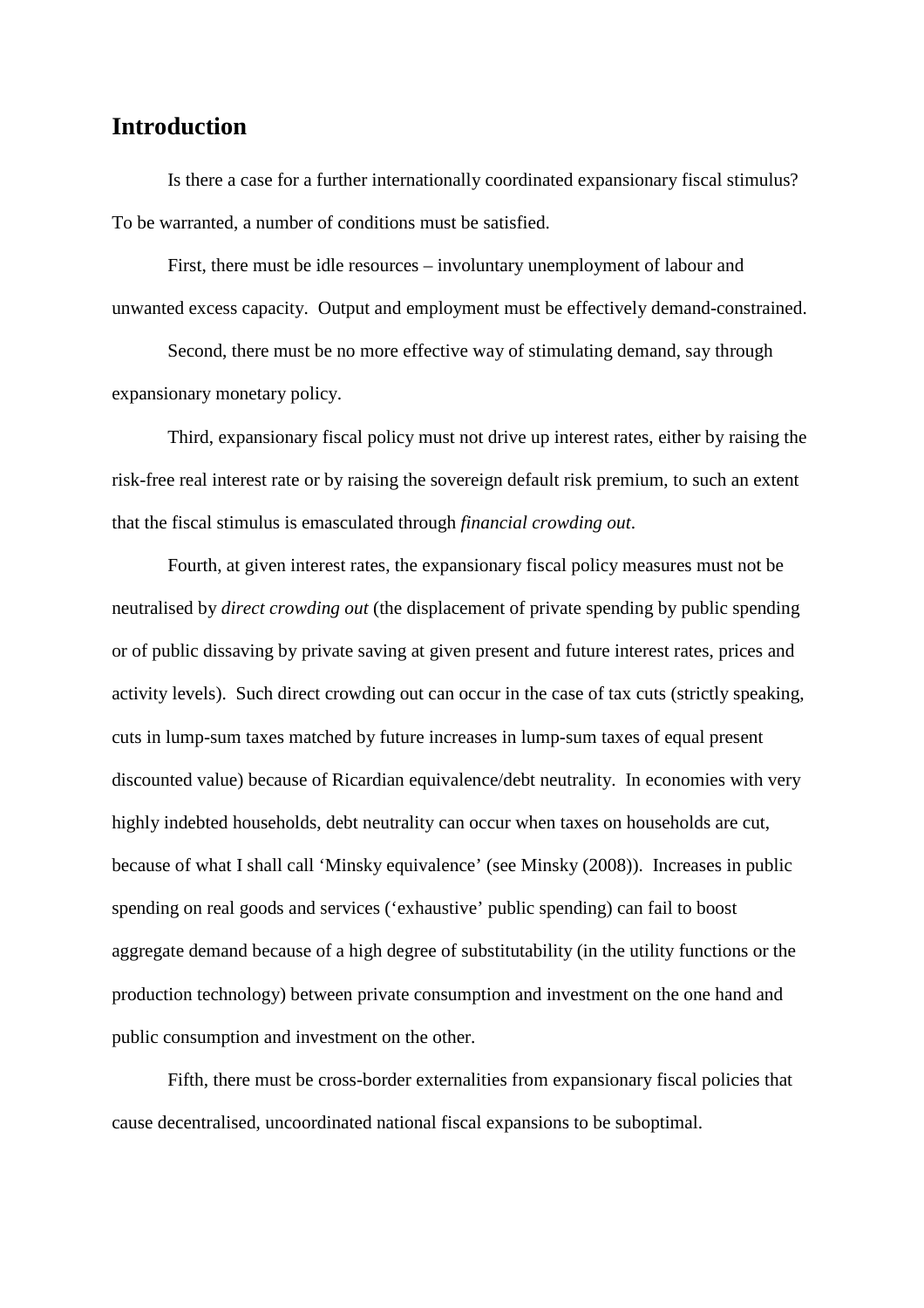This paper will consider these issues in turn. The conclusions on the scope for further conventional expansionary fiscal policy *now* rather discouraging in nations with high and rapidly rising public debt burdens, unless there is scope for political realignments that support coalitions in favour of significant *future* fiscal tightening through tax increases or public spending cuts. I also outline some unconventional fiscal/financial policies that may be effective in their own right and may help to enhance the effectiveness of conventional expansionary fiscal policy. Collectively, they can be characterised as the *equitization of debt* – household mortgage debt, bank debt and public debt.

### **(I) Idle resources**

The first of these conditions, the existence of idle resources reflecting deficient effective demand, is clearly satisfied in the advanced industrial countries: at the time of writing (July 2009), unemployment throughout the industrial world is high and rising. Capital utilisation rates are low and falling. Chart 1 summarises the state of the G7 economies, indicating high and rising spare capacity; even though GDP is now growing again almost everywhere, it is growing more slowly than potential output, so unemployment will be rising in much of the industrial world for the rest of this year and much of 2010. In some countries, including the UK and US, unemployment could still be rising in 2011.

#### **Chart 1 here**

The picture is rather better, although subject to considerable country-specific variation, among the emerging markets and developing countries, however. In the aggregate, emerging markets and developing countries now account for around 50 percent of global GDP and trade. China's growth rate is reported to be well above 9 percent again, at an annual rate and India is growing fast and never even experienced much of a slowdown.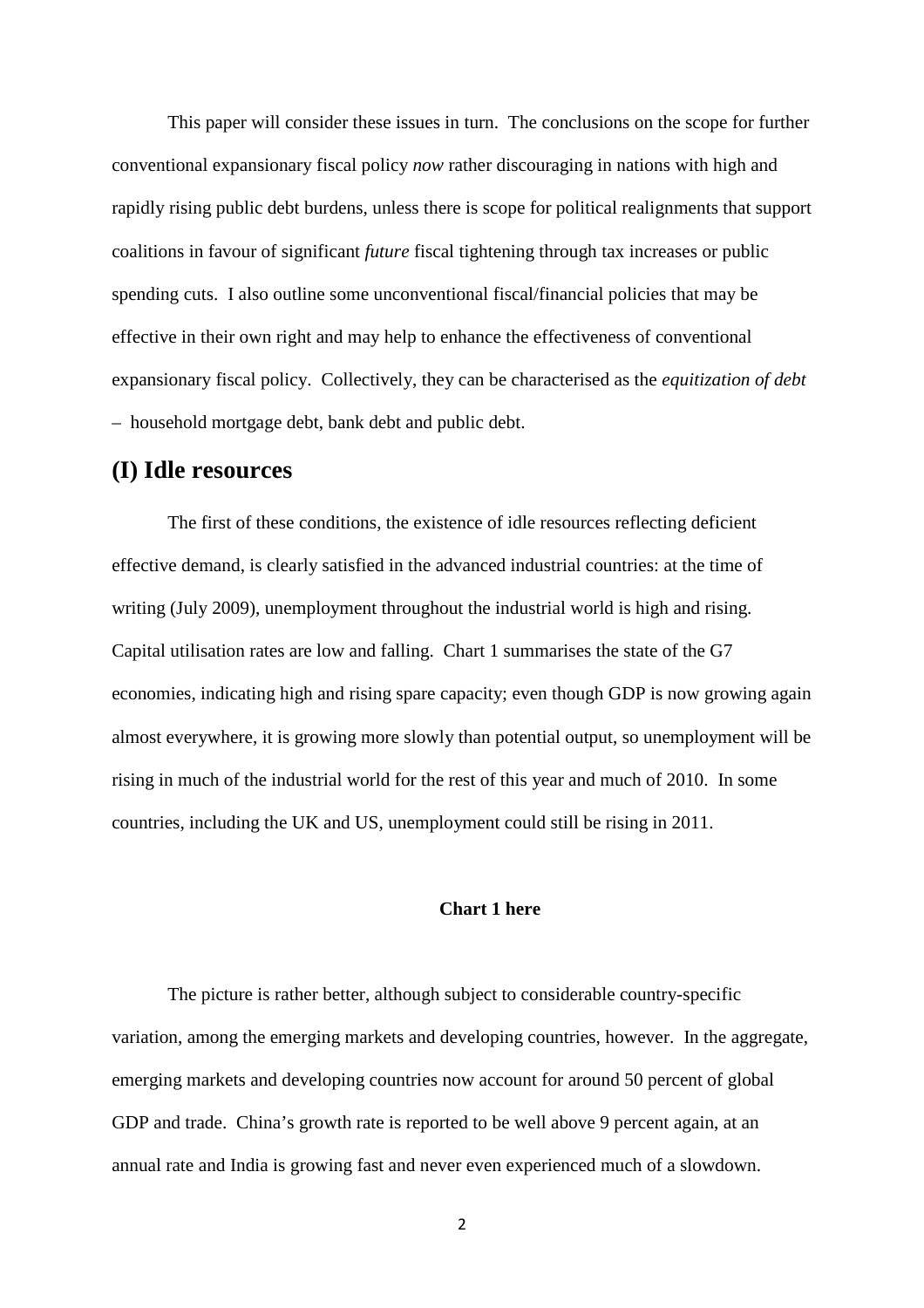Brazil is recovering briskly from a sharp decline in industrial production at the end of 2008. Other emerging markets and developing countries such as Indonesia also appear to have experienced only minor growth pauses. Individually none of these countries, not even China, is large enough to act as a global locomotive. Collectively, however, they are a powerful force for global recovery.

The strength of the emerging markets is, not uniform, however. Even among the BRICs, Russia demonstrates, with a more than 10 percent year-on-year decline in GDP, the vulnerability of some emerging markets to the interruption of global financial intermediation, the decline in commodity prices and the collapse of world trade.<sup>3</sup> Perhaps the BRICs should be re-labelled the BICs.<sup>4</sup>

## **(II) Monetary policy**

l

As regards alternative ways to fiscal policy of boosting demand, monetary policy in the advanced industrial countries appears to have been pushed about as far as is possible, unless governments undertake the (minor) institutional and technical reforms to permit them to set short nominal policy rates at negative values (see Buiter (2009)) as easily as at positive values. There appears to be no policy maker interest in pursuing the possibility of extending the domain of the official policy rate to include negative numbers.

Exchange rate changes (deliberate devaluations/revaluations in managed exchange rate regimes or endogenous responses to policy actions or other exogenous shocks) are globally zero-sum as regards their effect on demand – they redistribute demand between currency areas. This does not necessarily mean that exchange rate changes cannot be

 $3$  At the end of the second quarter of 2009, Russia's real GDP was 10.9% below its level a year earlier (source: Federal State Statistics Service; http://www.gks.ru/eng/ ).

<sup>&</sup>lt;sup>4</sup> The BRICs are the four emerging market giants Brazil, Russia, India and China. The terms was coined by Jim O'Neill, Chief Economist of Goldman Sachs.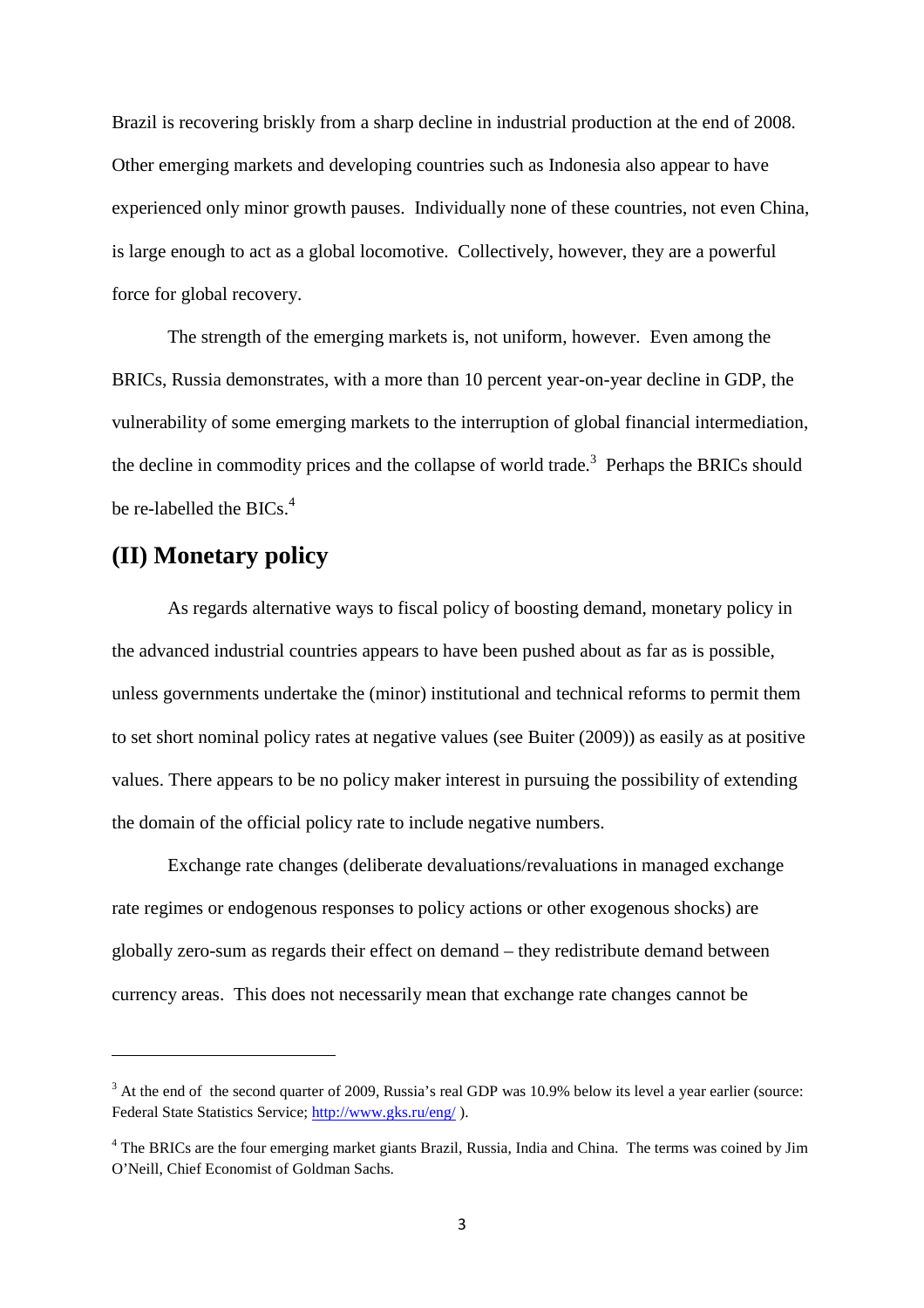welcomed by all parties involved, but this will only be the case if the country with the depreciating currency has deficient aggregate demand while the country experiencing currency appreciation has excess demand. Even more welcome would be the configuration of the country with the depreciating currency experiencing both deficient aggregate demand and an excessive trade deficit while the country with the appreciating currency experiences both excess demand and an excessive trade surplus. Within the set of advanced industrial countries, such happy pairings cannot be found, but between the group of industrial countries and the group of emerging markets and developing countries, there may be some partial fits.

In what follows I will look at monetary policy as working mainly through the official policy rate, through expectations of future official policy rates and through quantitative easing (QE), credit easing (CE) and enhanced credit support (ECS).

 The official policy rates in much of the industrial world are very close to zero. The Federal Funds target is in a zone between 0.00 and 0.25 percent; the Bank of Japan's target for the uncollateralized overnight call rate is 0.10 percent; the Bank of England's Bank Rate is 0.50 percent; the European Central Bank's Main refinancing operations (fixed rate) stands at 1.00 percent. From July 2009 until December 2009, the ECB made 1-year credit available on demand (against suitable collateral) at this rate. There is no good reason why all four official policy rates should not have been set at zero, from at least the end of 2008. In Japan and the US this would not have made much of a difference, but 50 basis points in the UK and 100 basis points in the Euro Area are low-hanging fruit that should have been harvested already.

To discourage the passive re-depositing of central bank liquidity injections as reserves with the central bank, the interest rate paid on commercial bank reserves held with the central bank in excess of some normal benchmark level could be set at, say, minus 75 or minus 100 basis points. If the Swedish Riksbank can have a negative interest rate of minus 25 basis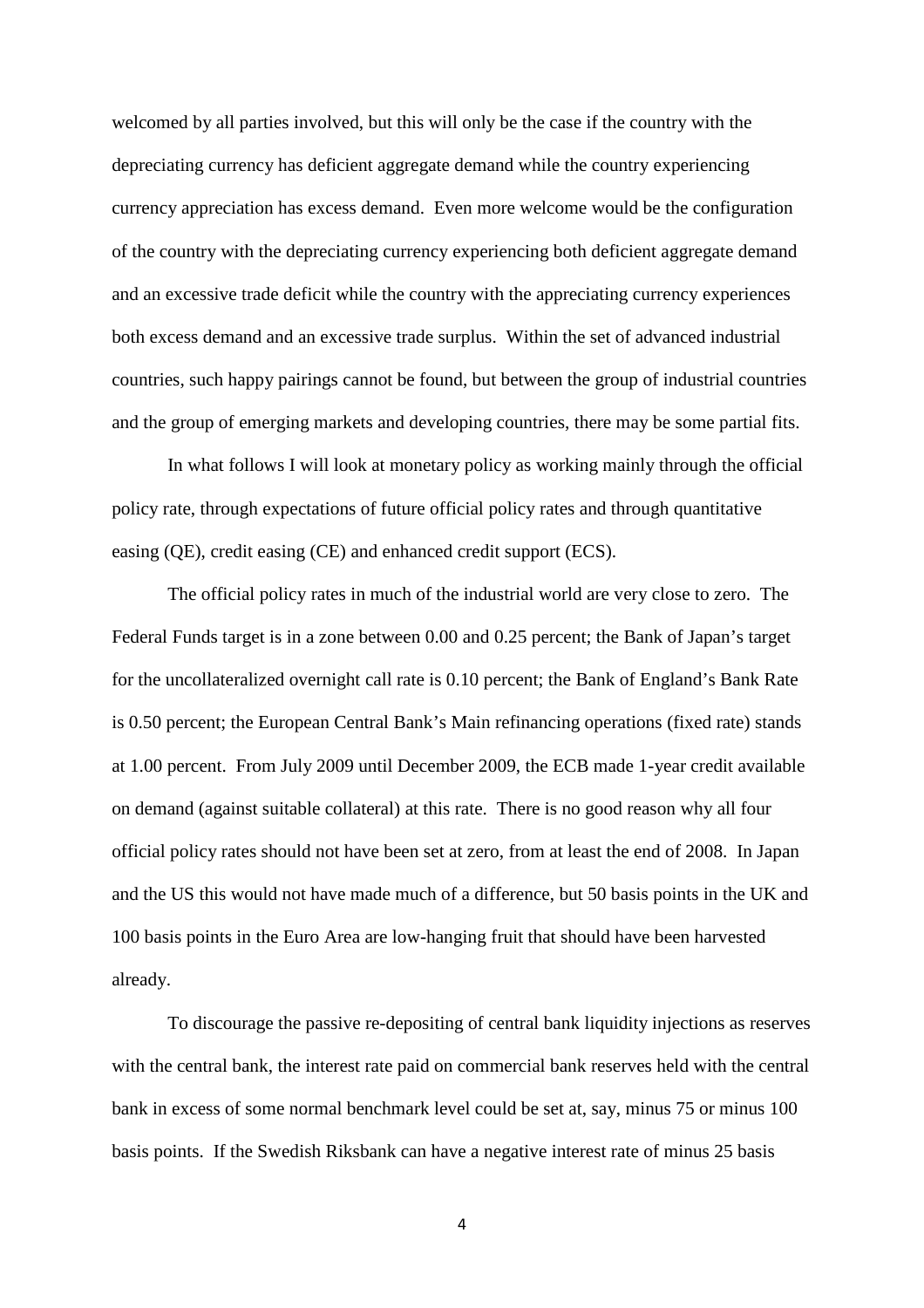points for commercial bank deposits with the central bank, the Fed, the ECB, the Bank of Japan and the Bank of England too should be able to implement negative interest rates on 'excess reserves'?<sup>5</sup> Commercial bank reserves held with the central bank earning a modest negative rate of interest will not be dominated as a store of value by zero nominal interest rate currency, because of the high carry costs associated with holding currency (storage, safekeeping and insurance).

One common argument against a zero Federal Funds target rate and a negative rate on excess commercial bank deposits held with the central bank is that this would create a material risk of money market funds 'breaking the buck', that is, of its net asset value falling below US\$ 1 a share.<sup>6</sup> It is time for the regulators to educate the investing public that there is nothing anomalous about money market funds 'breaking the buck' occasionally. Indeed it is to be expected that the buck will be broken from time to time, if money market funds offer higher expected returns than deposit accounts – as they do. Unlike retail deposit accounts (Federally insured up to US\$250,000.00 through the FDIC), money market funds have not been Federally insured, except during a one-year interval following the failure of Lehman Brothers (between September 18, 2008 and September 18, 2009) when they were guaranteed by the US Treasury.

When challenged on their failure to lower the official policy rate to its lowest possible level (zero minus the carry cost of currency), the authorities tend to proffer technicaloperational reasons for why a zero official policy rate would be awkward/difficult/impossible to implement. With the official policy rate at zero (assuming for concreteness that the official

 $\overline{a}$ 

<sup>&</sup>lt;sup>5</sup> Since July 8, 2009 Sweden's Riksbank has its official policy rate, the repo rate, at 0.25 percent and the deposit rate at -0.25 percent.

<sup>&</sup>lt;sup>6</sup> US Money Market Funds are mutual funds that used to invest only in short-term, generally risk-free, liquid assets. They were structured to ensure that the net asset value per share would not fall below US\$1. During the period before crisis, these funds did, however, invest in securities that turned out to be very risky, such as CDS written by Lehman Brothers.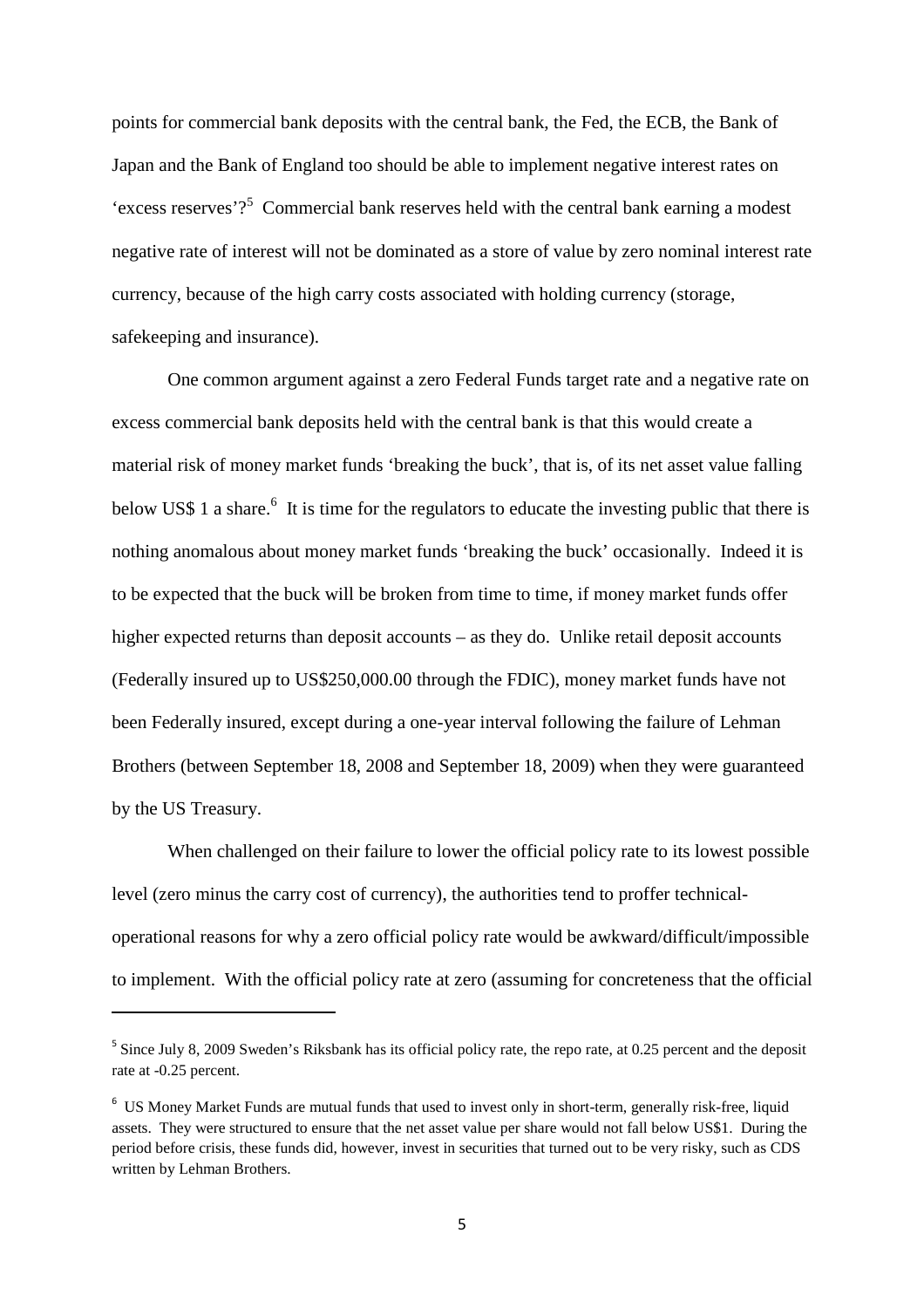policy rate is the overnight rate at which commercial banks can borrow from the central bank against suitable high-grade collateral), rates on commercial bank reserves with the central bank would have to be non-positive to preclude the possibility of pure arbitrage profits. Interest rates on some private deposits might as a result be negative.

Modestly negative interest rates on private deposits with commercial banks, as for commercial bank deposits with the central bank, should pose no operational, technical problems at all. To achieve significantly negative interest rates on commercial bank deposits, Treasury bills etc. is not feasible in the presence of zero nominal interest-bearing currency only because the authorities maintain a fixed exchange rate (set at unity) between bank deposits with the central bank and currency. As shown in Buiter (2009), by abandoning a fixed exchange rate between currency and bank reserves and instead pricing deposits with the central bank at an appropriate forward premium to currency, even (numerically) large negative interest rates on deposits do not present an operational problem for the central bank, despite the presence of zero nominal interest-yielding currency. Abolishing non-interestbearing currency or taxing currency has the same effect of eliminating any lower bound on the risk-free short nominal interest rate.

 Conventional monetary policy is not exhausted even if the official policy rate is at its lower bound. Conventional monetary policy is not exhausted until risk-free nominal interest rates at all maturities are at their lower bounds. Risk-free here means free of default risk. The monetary policy authorities can influence longer-maturity risk-free interest rates either by committing themselves to a given sequence of future (short-term) official policy rates, by lending and borrowing over longer maturities at the target risk-free rate of interest for that maturity and/or by buying and selling longer-maturity risk-free financial instruments.<sup>7</sup>

l

<sup>&</sup>lt;sup>7</sup> Lending by the central bank is only risk-free if it is secured by risk-free collateral, because no private counterparty is free of default risk.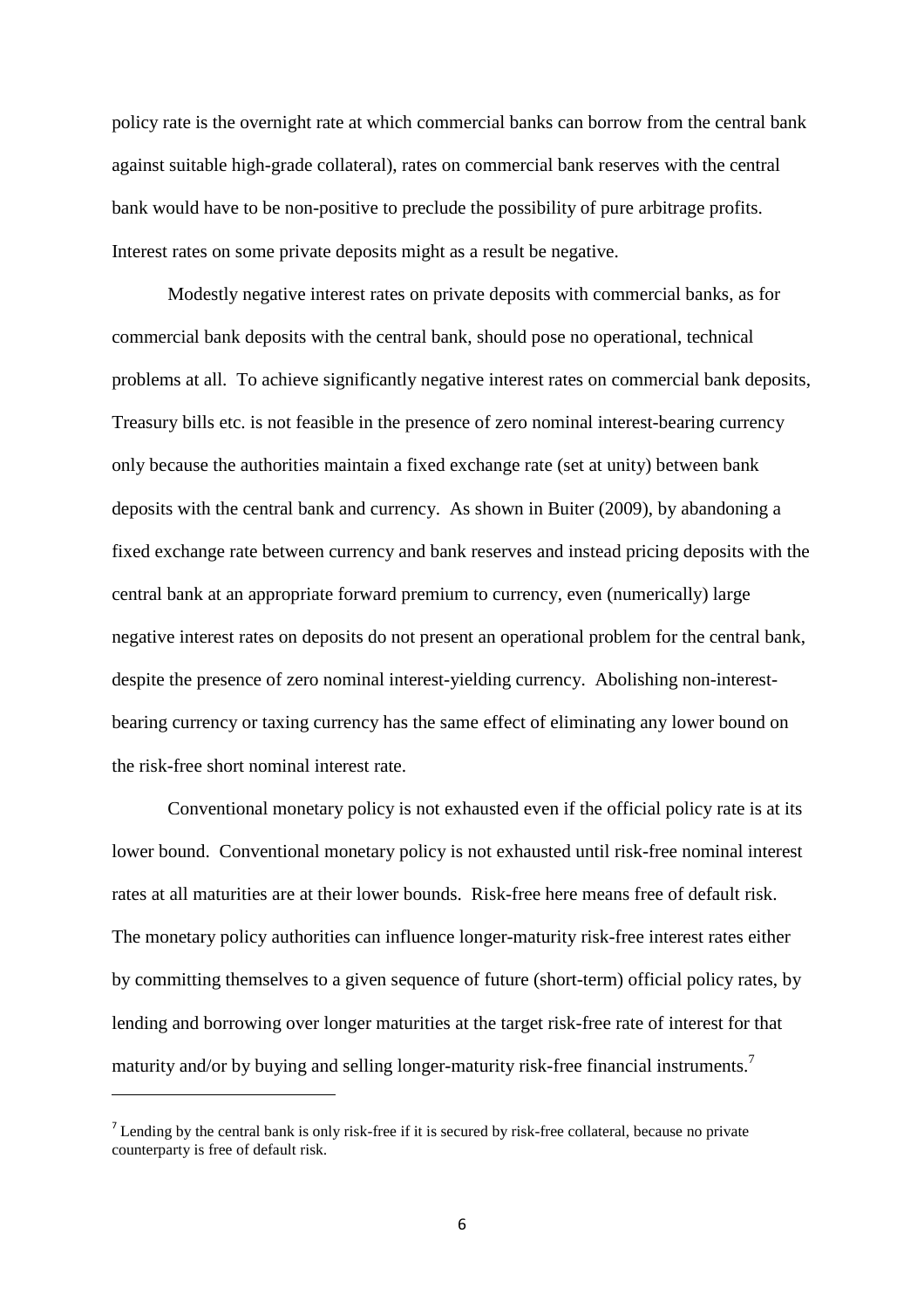All leading central banks now accept as collateral in repos, at the discount window and for any of their wide range of ad-hoc facilities created for the crisis, private collateral. The ECB, for instance, did a very large-scale repos operation on June 24, 2009, when it lent  $\epsilon$ 442 billion for a one-year maturity at 1.00 percent against its usual wide range of eligible collateral. As long as central banks steadfastly refuse to provide the information required to value the illiquid collateral they have accepted (and continue to accept), we cannot be certain that the rate of return to the central bank on these operations includes an appropriate risk premium rewarding them for the private credit risk they are taking on. Even the profits recently reported by the Fed and the ECB on some of their liquidity operations don't provide sufficient information to determine whether these central banks have been handing out exante quasi-fiscal subsidies to their commercial bank counterparties during the past two years.

With neither the borrowing banks nor most of the collateral offered free of default risk, the ECB's massive operation on June 24, 2009, was probably aimed at more objectives than just influencing the one-year risk-free rate. The operation is likely to have involved a quasi-fiscal subsidy to the participating banks and may have encouraged banks to lend more at somewhat longer maturities, where private borrowing and lending rates are likely still include a material liquidity premium. Nevertheless, the uncapped (fixed-rate) repo did also provide a strong hint, almost a commitment, that the official policy rate would not be raised from its present level during the 12 months following the operation.

Quantitative easing - expanding base money in circulation (mainly bank reserves with the central bank) by purchasing government securities – does not appear to have had a noticeable and persistent effect on risk-free or on private market rates in the US, the UK or Japan. Credit easing - outright purchases of private securities by the central bank, which can either be monetised or sterilised - is achieving little in the US or in the UK, although it has not been pushed very hard yet in the UK, where total Bank of England purchases of private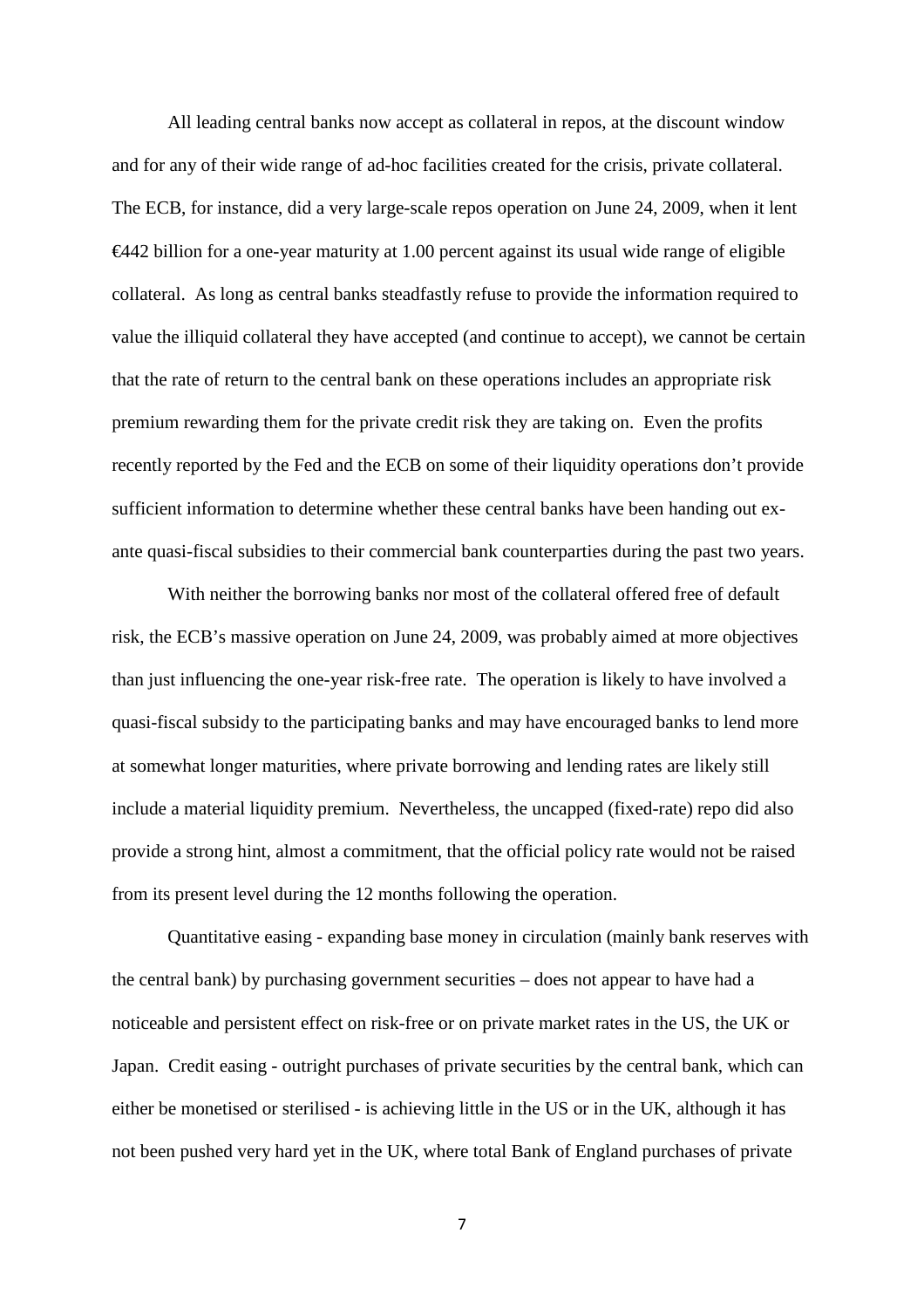securities amounted just over £ 2 billion on November 13, 2009. The Bank of England's cumulative acquisition of Gilts through the Asset Purchase Facility on that same date was just over £176 billion.<sup>8</sup> In August 2009, the Bank of England increased the limit on the size of its Asset Purchase Programme by £50 bn to £175bn and in November 2009 to £200bn. Almost all of this will take the form of Bank of England purchases of UK Treasury debt. With UK annual GDP at £1.4 trillion, the amount of Gilts purchased under the Asset Purchase Programme amounts to about 12.5% of annual GDP, about the same magnitude as the public sector financial deficit expected for the current fiscal year. If the £22 billion remaining in the APP envelope is also spent on Gilts, Gilt purchases by the Bank of England in the current fiscal year would amount to 14.3 percent of GDP. If the Bank of England were to wish to exit from a policy of monetising at least the entire public sector financial deficit before there has been a material reduction in the magnitude of this deficit, this could create material tensions between the Bank of England and HM Treasury.

Of all the leading central banks, the Bank of England has increased the size of its balance sheet by the largest proportion. From just over £80 bn at the end of July 2007, the balance sheet increased threefold to a (provisional) peak of over £240 bn in July 2009. On November 11, 2009, the size of the balance sheet was still  $\pounds 233.5$ bn.<sup>9</sup> Most of the increase took the form of outright acquisitions of government debt on the asset side and of larger commercial bank and building society reserves held with the Bank of England on the liability side. The liquidity injected by the Bank of England into the economy through purchases of gilts (themselves already rather liquid of course) was by and large immediately re-deposited with the Bank of England by commercial banks unwilling to extend their exposure to the private non-financial sector.

 $\overline{a}$ 

<sup>&</sup>lt;sup>8</sup> The amount invested by the Bank of England in Commercial Paper was £0.6 billion, in Corporate Bonds £1.5 billion and in Gilts £176.2 billion. Source: Bank of England http://www.bankofengland.co.uk/markets/apf/.

<sup>&</sup>lt;sup>9</sup> http://www.bankofengland.co.uk/publications/bankreturn/2009/091111cs.pdf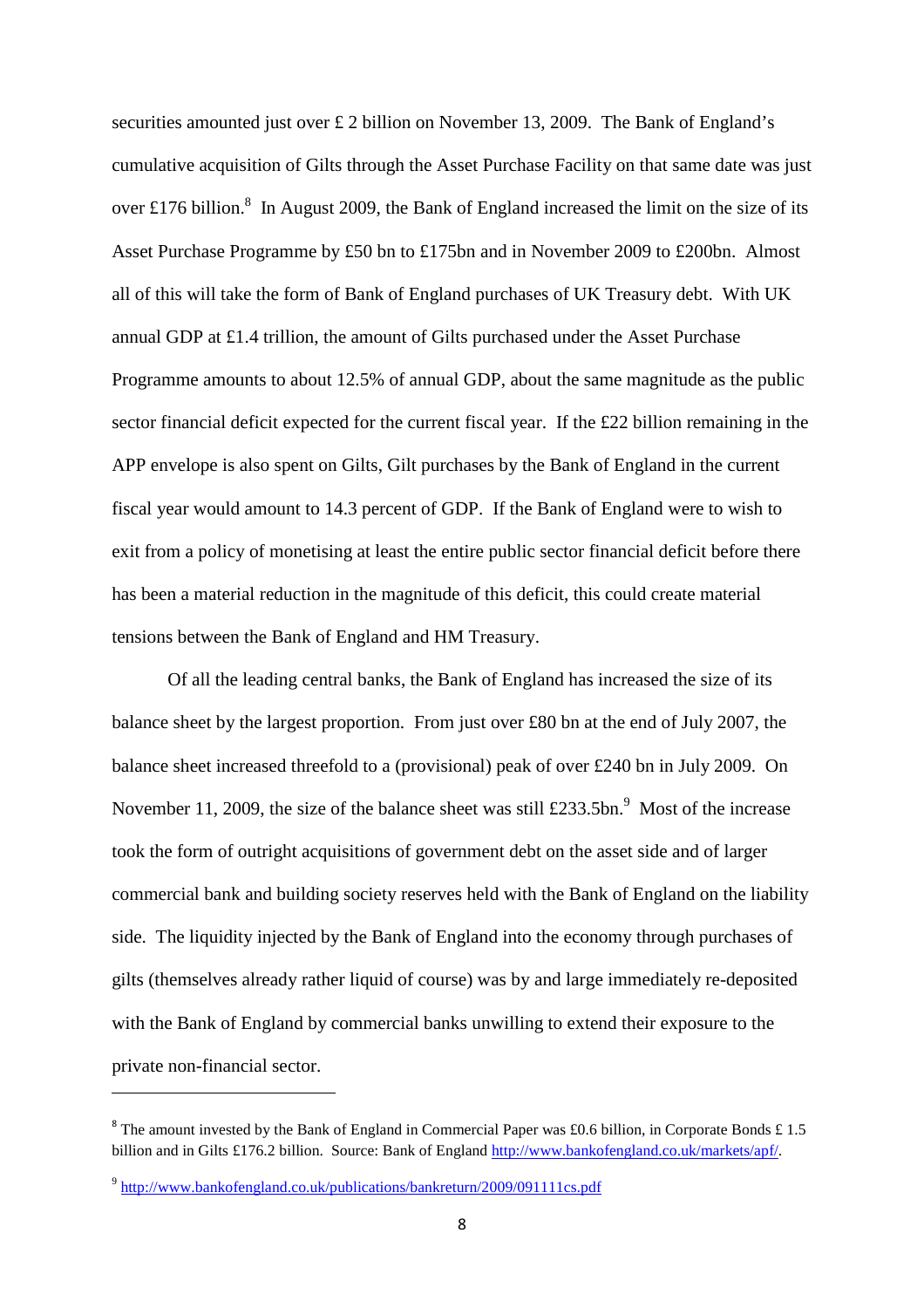In the Euro Area, the announcement in July 2006 by the ECB that it would purchase up to  $\epsilon$  60 bn worth of covered bonds between July 6, 2009 and end-June 2010 was followed up with actual purchases of  $\epsilon$ 23bn as of 16 November 2009.<sup>10</sup> It appears to have prompted a large increase in private issuance of and investment in covered bonds.

Enhanced credit support in the Euro Area - providing collateralised loans to banks on demand at maturities up to a year at the 1.00 percent official policy rate - is not working either, or not with enough speed and impact to expedite a cyclical recovery. None of these policies appear to materially improve the ability and willingness of banks to lend to the nonfinancial sectors. They have had some positive impact on the corporate bond markets (which allow corporates and ultimate savers to bypass the banking system), but not enough to prevent a sharp contraction in total credit extended to non-financial corporates and households. It is not surprising that this should be so, once we reflect on the nature of these policy actions and on the conditions under which they are taking place.

In a nutshell: quantitative easing (QE), credit easing (CE), and enhanced credit support (ECS) are useful when the problem facing the economy is funding illiquidity or market illiquidity. They are of very little use when the dominant concerns of banks and their counterparties are the threat of insolvency and a lack of capital, unless these special central bank operations contain a significant amount of quasi-fiscal subsidy, in which case they can be helpful in recapitalising the banking sector. Quasi-fiscal subsidies appear to be large, especially in the US and in the Euro Area, although a precise estimate of the magnitude of the quasi-fiscal subsidies bestowed by the Federal reserve system on the US banking system (and on part of the non-US cross-border banking system too) or by the Eurosystem on Eurosystem banks and on Eurosystem subsidiaries of non-Euro Area banks is not yet available.

 $\overline{a}$ 

<sup>&</sup>lt;sup>10</sup> Source: ECB http://www.ecb.int/mopo/implement/omo/html/index.en.html.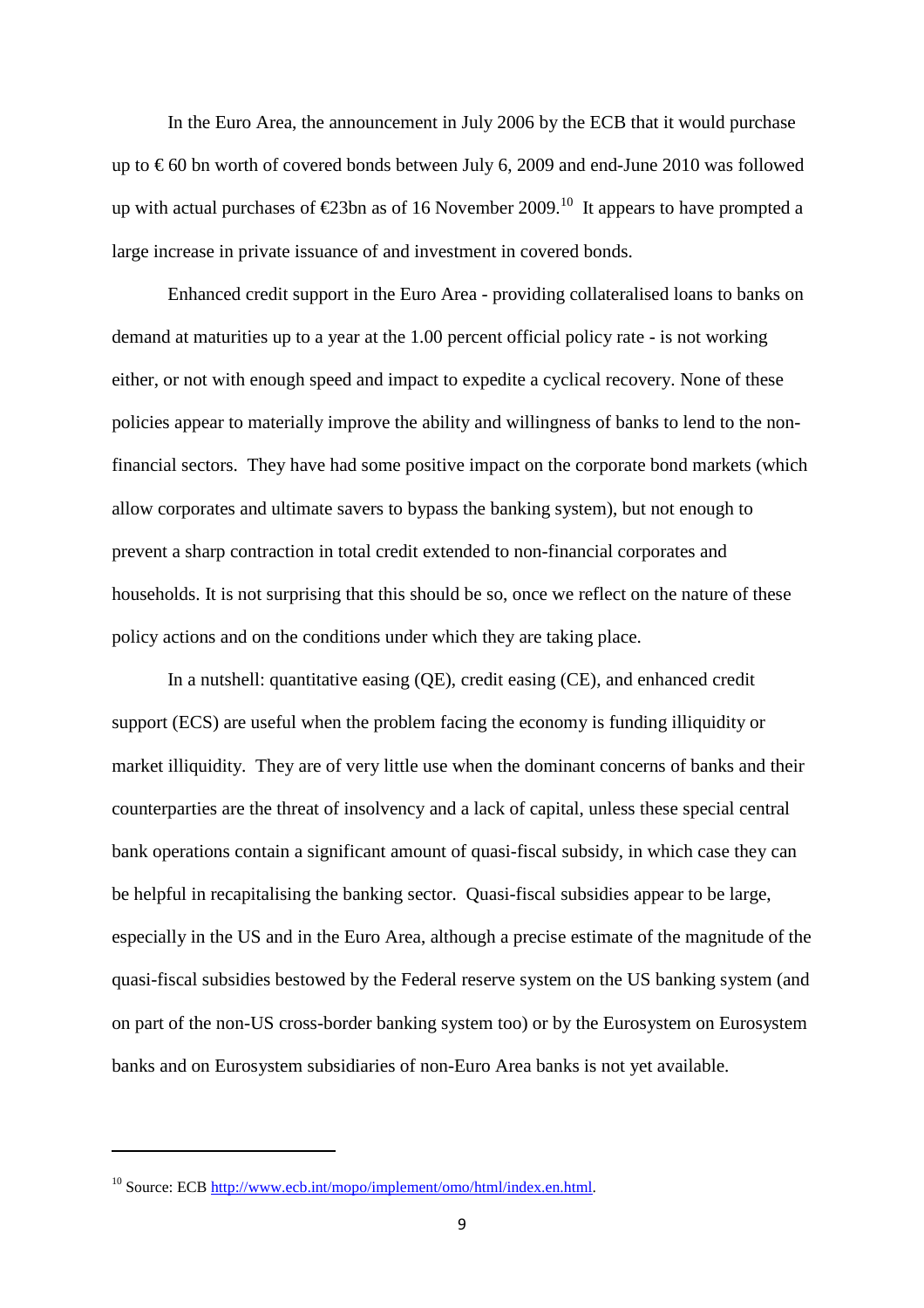Today, liquidity is ample, even excessive: commercial banks either re-deposit funds obtained from the central bank with the central bank or use it to purchase government debt. Little of these funds appears to be finding its way towards the non-financial private sector. Capital is scarce. It is scarce first and foremost in the banking sector. A panoply of central bank and government financial interventions and support measures have ensured, at least for the time being, the survival of most of the remaining cross-border banks. It has not done enough to get them lending again on any scale to the household and non-financial enterprise sector. In addition, although the fiscal authorities are prompting banks to raise more capital and have injected public capital in the weakest systemically important banks and although central banks are injecting liquidity into the economy on a scale never seen before, regulators and supervisors are often forcing banks to act pro-cyclically, by prompting them to build up their liquid assets *now* and to deleverage aggressively *now*.

That banks have ample or even surplus liquidity is apparent from the divergent behaviour of the stock of bank reserves with the central bank, which is increasing fast, and the broad money stock held outside the financial sector or the credit counterpart of this broad monetary aggregate (for these purposes, the non-bank financial sector is just the off-balance sheet segment of the banking sector and should be consolidated with it). For instance, the increase in M4 outside the financial sector in the UK has since the summer of 2009 been much smaller than the growth of commercial bank reserves with the bank of England and has indeed turned negative in September and October 2009. Similar patterns exist in the US and in the Euro Area.

To be sure, it is not just the supply of credit that has contracted sharply. As the economy weakened, the demand for credit engaged the supply of credit in a race to the origin, but there can be no doubt that many firms and households are credit-constrained, and cannot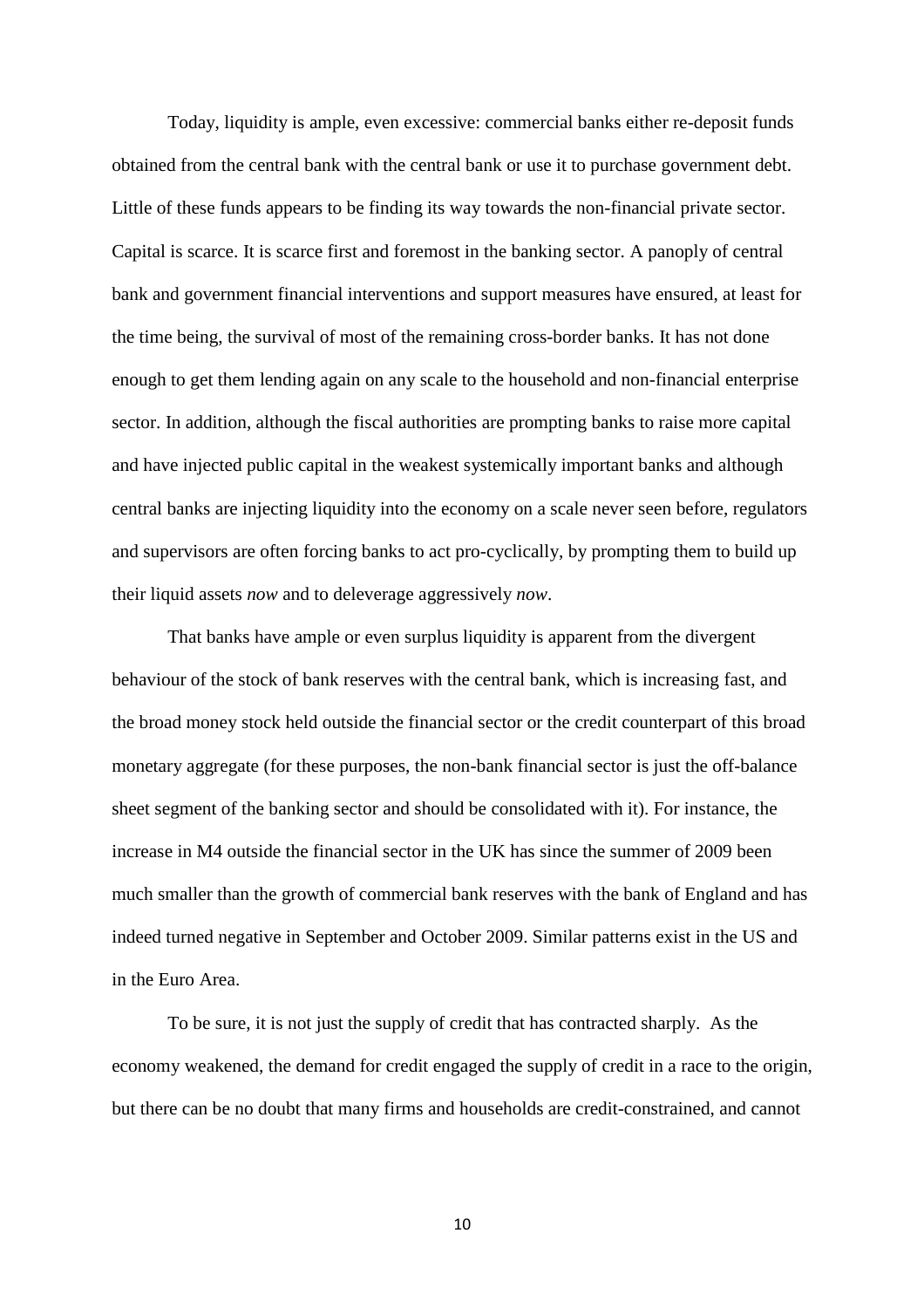find external finance either from the banks or from the capital markets.<sup>11</sup> Only the larger enterprises, and among these only those with a good credit track record, have access to the capital markets, even in good times. Small and medium-sized firms and new firms without a credit track record cannot go the markets. Households, of course, cannot raise funds from the markets directly at all. So with zombie banks and patchy and selective access to the corporate bond markets by non-financial enterprises, we are set for a slow and anaemic, restrictedcredit recovery in much of the advanced industrial world.

It is possible that the rather dramatic recovery of stock market valuations in the advanced industrial countries, and the apparent end to home price declines in the US and the UK since the first quarter of 2009 may have been assisted by the low interest rates and ample liquidity in the North Atlantic region. It is true that this resilience valuation of the region's outside assets is hard to explain in terms of the usual fundamentals, given the subdued growth prospects in the region for the foreseeable future. I consider it more likely that the low interest rates and ample liquidity of the North Atlantic region have spilled over into rapid credit growth and bubbly asset markets in those emerging markets that are attempting to prevent or restrain the appreciation of their currencies vis-à-vis the US dollar – China, Vietnam, Brazil, Russia and the countries of the Gulf Cooperation Council come to mind. But there may also have been some effect on stock markets and house prices in the advanced industrial countries.

# **(III) Fiscal policy**

l

 $11$  For evidence on this, see e.g. the Bank of England's quarterly Credit Conditions Survey. At the time of writing the latest Survey was that of Q3, 2009, which can be found at http://www.bankofengland.co.uk/publications/other/monetary/creditconditions.htm.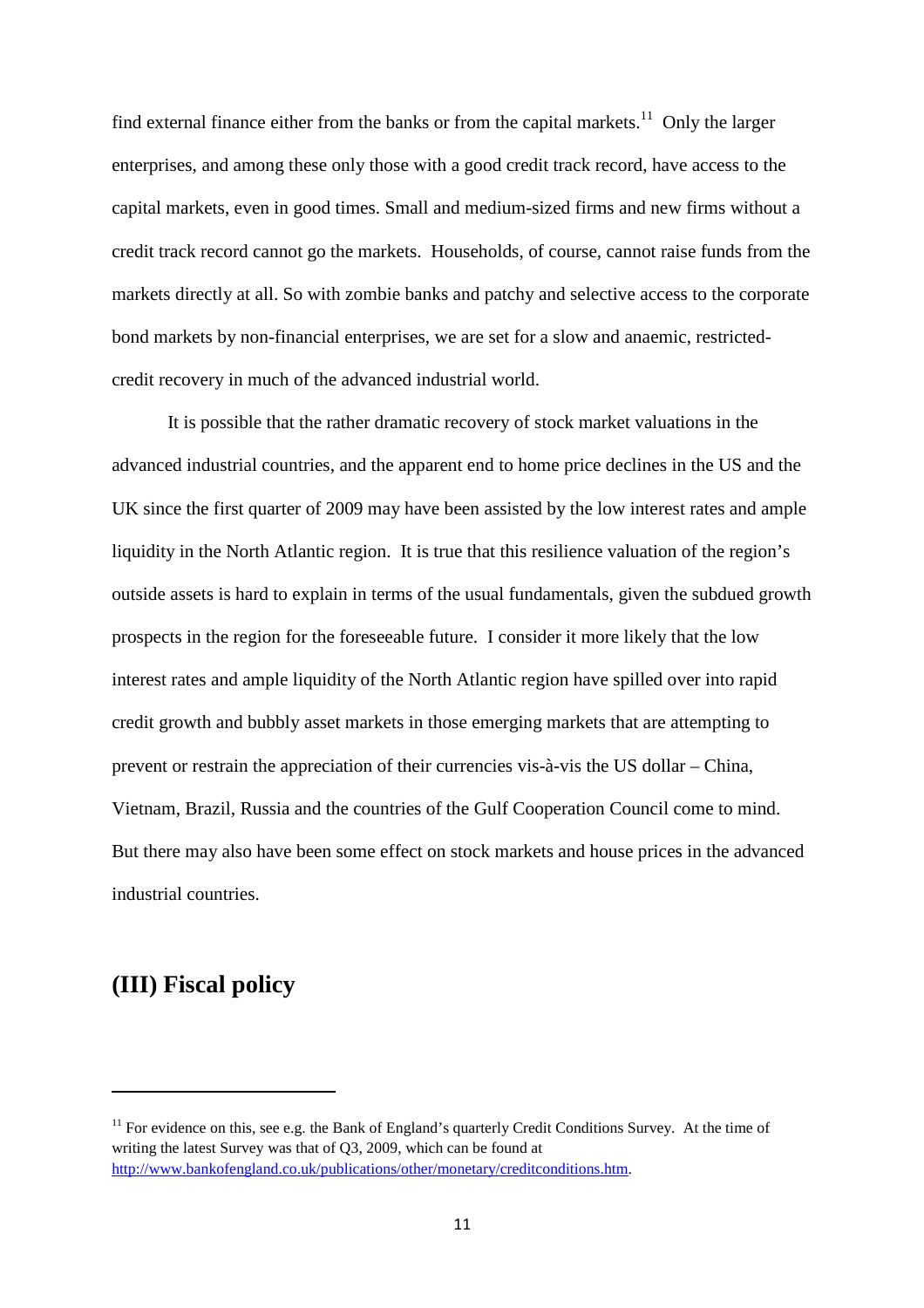With monetary policy, both conventional and unconventional, having reached the limits of its effectiveness in most of the advanced industrial countries, the only instrument left for boosting demand is fiscal policy. By this I mean, until further notice, a cut in taxes or an increase in public spending financed either by borrowing from the public (domestic or foreign) or by borrowing from the central bank, that is, by creating base money.

Like all debt, public debt is both a potentially useful and a potentially dangerous social invention. Like financial instruments in general, it permits individuals and groups of individuals, including nations, to smooth consumption over time - it permits saving to be decoupled from investment. In what follows it will be important not to use the word 'debt' as equivalent to 'financial instrument' or 'financial claim'. Equity and other profit-, loss- and risk-sharing instruments also permit the de-coupling of saving and investment and the smoothing of consumption over time, over the life cycle and across generations. When I refer to debt, it is narrowly defined as a financial instrument imposing fixed, non-contingent payment obligations on the borrower. Borrowing in this narrow sense creates a legal obligation to repay the debt with interest at some future date. Failure to meet the fixed debt commitments results in the triggering of default provisions that often impose significant costs on the issuer of the debt. Much of these costs is social rather than just redistributive between debtor and creditor: real resources are expended in the resolution of a debt default.

Because the net financial benefit from adhering to the terms of a debt contract sooner or later become negative for the borrower, and because the desire for future access to borrowing facilities and a concern for one's reputation are often imperfect contract enforcement mechanisms, self-enforcing debt contracts are rare in the private sphere and third-party or external contract enforcement tend to be the rule.

This is less true for sovereign borrowing. External or third-party enforcement of sovereign debt contracts is unusual, although countries can at times be forced or bullied by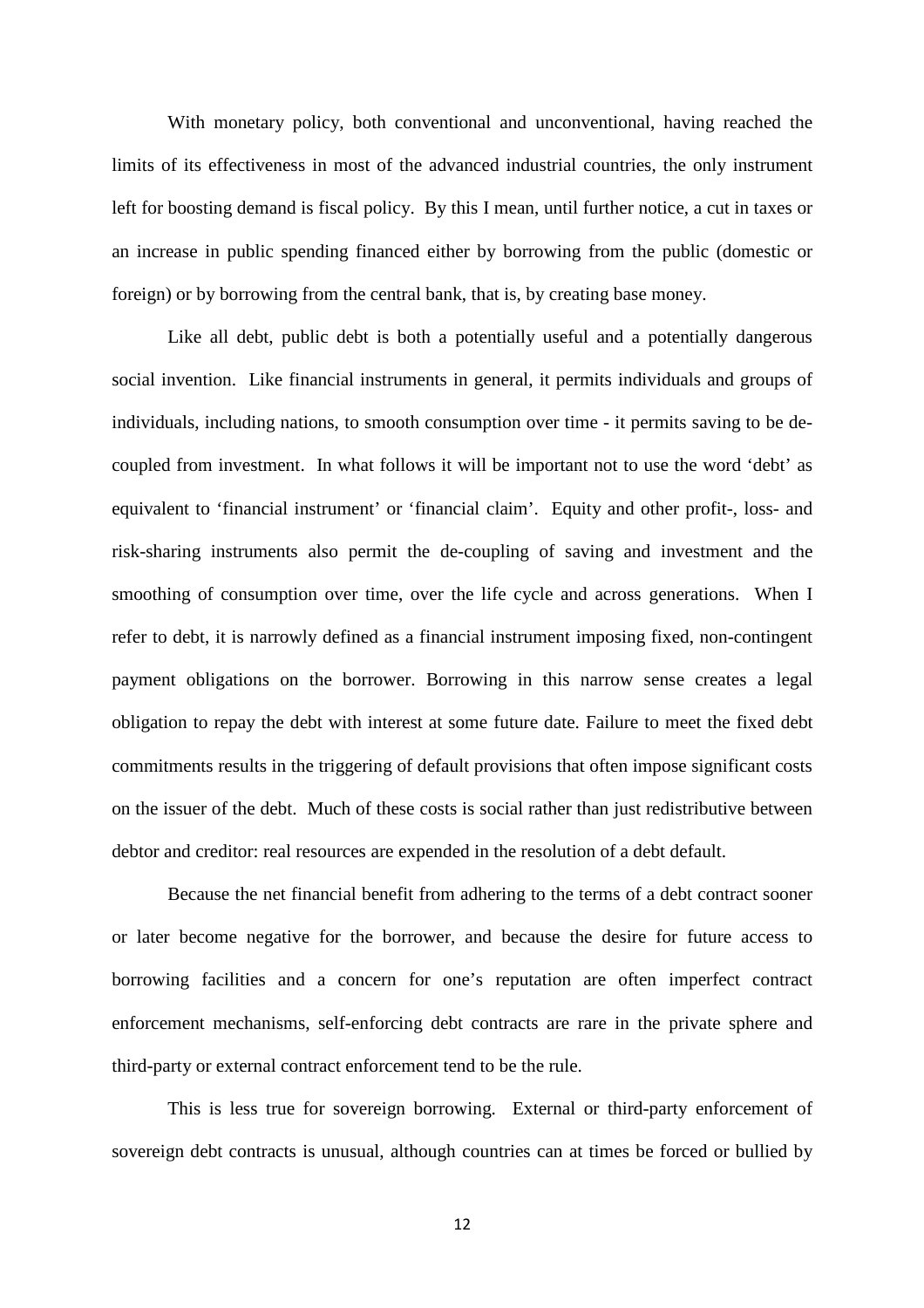other nations to meet some of their external obligations. The British and Dutch authorities, for instance, forced the Icelandic government to recognise the deposit insurance obligations of 'Icesave', one of the foreign branches of the Icelandic bank Landsbanki (which became insolvent in October 2008), despite there not being any clear legal or Treaty-based grounds for the Icelandic sovereign to assume these bank liabilities as its own. Self-enforcement is, however, the rule for sovereign debt contracts. Repetition and reputation can sustain debt service that would not be individually rational in a one-shot or single-stage game. Most of the time, governments honour the sovereign debt bequeathed to them by their predecessors, even if the new government disapproves of the spending programmes or tax cuts that generated that debt.

#### **(IIIA) Countries are open; the world is closed**

This simple truism is often forgotten or ignored. The current global economic slowdown makes it desirable for every country viewed in isolation to seek to increase its external trade balance – more so for some than for others, but with not a single country (acting in its own national self-interest) likely to conclude that it ought to pursue a smaller external balance. The only exception to this rule would be a far-sighted country that feared hostile foreign trade sanctions should it increase (or fail to reduce as expected) its external trade surplus. Since actual current account balances across the world sum identically to zero, the ex-ante desire by every country to boost net external demand for its products is logically impossible to fulfil and represents an open invitation for conflict.

Countries with unsustainable external deficits (e.g. the USA) should seek to boost their trade balances and de-emphasize domestic demand relative to countries with unsustainable external surpluses (e.g. China), which should seek to boost domestic demand and reduce their external trade balance surpluses.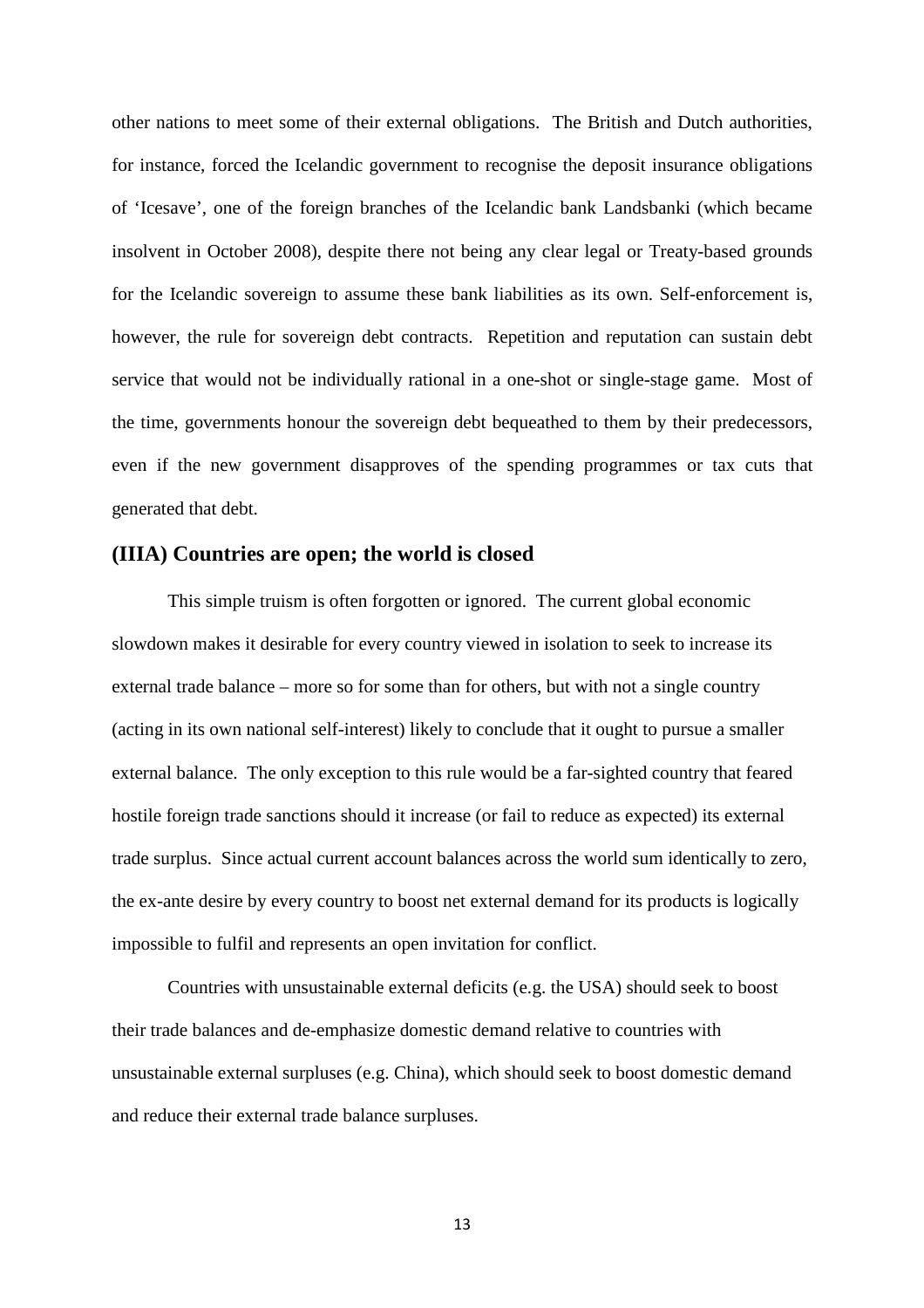This is but one example of a key property of a globally co-ordinated fiscal stimulus (as opposed to the simultaneous announcement of independently designed national fiscal policies, which is all the world has seen so far), that fiscal stimuli should be modulated according to national circumstances and capabilities.

#### **(IIIB) Fiscal sustainability**

 $\overline{a}$ 

Fiscal sustainability is a useful conceptual tool, but not an operational concept. Technically, a fiscal-financial-monetary programme is sustainable if the authorities have not taken a leaf from Bernie Madoff's handbook and engaged in an open-ended pyramid scheme or Ponzi finance scheme. In such schemes existing debt – both interest and principal repayments due - is serviced forever by issuing additional debt so that the debt forever grows at least as fast as the interest rate on the debt. $^{12}$ 

Formally, this means that the present discounted value of the sovereign's terminal debt goes to zero as the terminal period recedes into the infinitely distant future. It can be restated as the *prima-facie* operational requirement that the outstanding value of the nonmonetary debt of the sovereign or the state (the consolidated general government and central bank) be no larger than the present discounted value of current and future augmented primary budget surpluses of the state. The augmented primary surplus of the state is the financial budget surplus of the state – the consolidated general government and central bank – *minus* net interest income *plus* the monetary issuance of the sovereign (the change in the stock of

<sup>&</sup>lt;sup>12</sup> Let  $\dot{d} \equiv (r - n)d - s$ , where  $d$  is the debt-to-GDP ratio of the non-monetary net debt of the consolidated general government and central bank,  $r$  is the safe instantaneous real interest rate,  $n$  is the instantaneous growth rate of real GDP and *s* is the augmented primary surplus of the consolidated general government and central bank, including seigniorage (issues of base money), as a share of GDP. It follows that

 $\mathcal{L}(t) = \lim_{h \to 0} \int_{0}^{4} e^{-\int_{t}^{1} [r(u) - n(u)] du} s(v) dv + e^{-\int_{t}^{4} [r(u) - n(u)] du} d(q)$  $v_r$  **q**  $\alpha$ <sup>t</sup>  $\alpha$   $\alpha$   $\alpha$   $\alpha$   $\alpha$   $\beta$   $\alpha$   $\beta$   $\alpha$  $\int_{0}^{q}$  -  $\int_{0}^{v} [r(u)-n(u)]du$  -  $\int_{0}^{q} [r(u)-n(u)]du$ *q* →∞  $\begin{bmatrix}$  J  $d(t) = \lim_{h \to 0} \int_{0}^{t} e^{-\int_{t}^{t} [r(u) - n(u)]du} s(v) dv + e^{-\int_{t}^{t} [r(u) - n(u)]du} d(q)$  $=\lim_{q\to\infty}\left[\int_{0}^{q}e^{-\int_{t}^{v}[r(u)-n(u)]du}s(v)dv+e^{-\int_{t}^{q}[r(u)-n(u)]du}d(q)\right]$  $\left[\int_{t}e^{-\int_{t}^{\left[r(u)-n(u)\right]du}}s(v)dv + e^{-\int_{t}^{\left[r(u)-n(u)\right]du}}d(q)\right]$ . The no-Ponzi finance condition is that  $\lim_{e^{-\int_{t}^{t}[r(u)-n(u)]du}}d(q) \leq 0.$ *q*  $e^{-\int_t^q [r(u)-n(u)]du} d(q) \le$ *q* →∞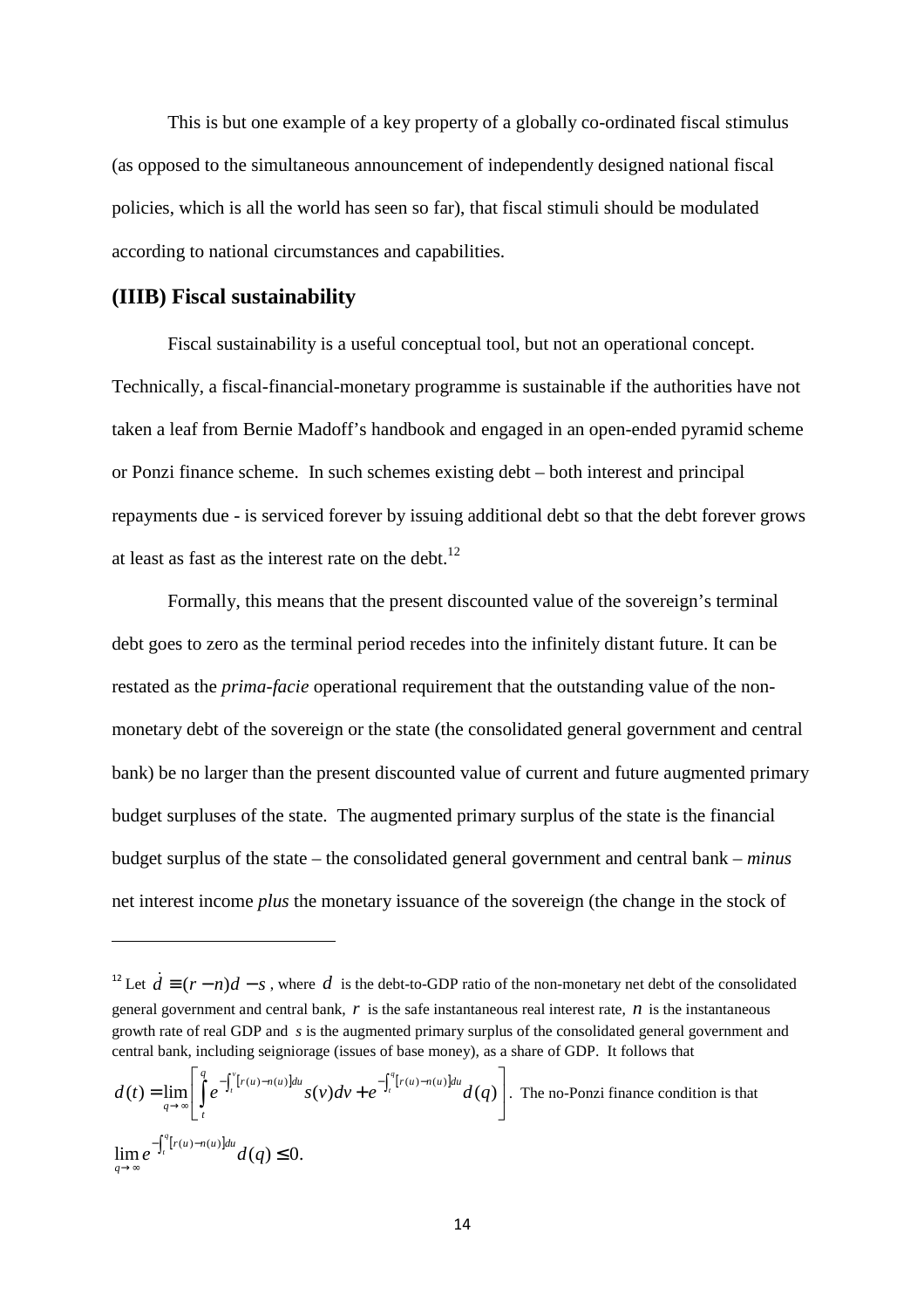base money issued by the central bank). This can be written as the simple requirement that the *permanent share* of the state's augmented primary surplus in GDP,  $\bar{s}$ , be no less than the outstanding stock of sovereign non-interest-bearing debt as a share of GDP,  $d$ , times the difference between the long-term real interest rate on the sovereign debt,  $\bar{r}$ , and the long-run growth rate of real GDP,  $\overline{n}$ .<sup>13</sup>

$$
\overline{s} \ge (\overline{r} - \overline{n})d \tag{1}
$$

So the smallest permanent augmented primary surplus of the state, as a share of GDP, consistent with solvency of the sovereign, or the (minimum) required permanent augmented primary surplus (as a share of GDP),  $\bar{s}^R$ , is given by:

$$
\overline{s}^R = (\overline{r} - \overline{n})d\tag{2}
$$

This is very similar to the expression for the current-period state primary surplus (as a share of GDP),  $\tilde{s}$ , that just stabilises the state's non-monetary debt-to-GDP ratio. This is given by

$$
\tilde{s} = (r - n)d\tag{3}
$$

where *r* is the current real rate of interest on the public debt and *n* is the current rate of growth of real GDP. The difference between the sustainability condition (1) and the debt-to-GDP ratio stabilising augmented primary surplus of the state given in (2) is that  $\overline{s}$ , the lowest value of the permanent augmented primary surplus as a share of GDP, *s* , involves the *future longrun average* ratio of the primary surplus of the state and that  $\bar{r}$  and  $\bar{n}$  are likewise future long run average values of the real interest rate on the public debt and the growth rate of real GDP, respectively.

<sup>13</sup> In continuous time,  $\overline{s}(t) \triangleq [\overline{r}(t) - \overline{n}(t)] \int_{0}^{\infty} e^{\int_{t}^{t} [r(u) - n(u)] du} s(v)$ *v*  $\int_t$   $[r(u)-n(u)]du$ *t*  $\overline{s}(t) \triangleq \left[ \overline{r}(t) - \overline{n}(t) \right] \left[ e^{\int_t^t e^{-(\mu t - \mu_0 t)} g(\nu) d\nu} \right]$  $\triangleq [\overline{r}(t) - \overline{n}(t)] \int_{0}^{\infty} e^{\int_{t}^{v}[r(u) - n(u)]du} s(v) dv$  and  $\overline{r}(t) - \overline{n}(t) \triangleq \left( \int_{0}^{\infty} e^{\int_{t}^{v}[r(u) - n(u)]du} \right)^{-1}$  $(t) - \overline{n}(t) \triangleq \left| \int e^{\int_t [r(u)-n(u)]} dt \right|$ *v*  $\int_t$   $[r(u)-n(u)]du$ *t*  $\overline{r}(t) - \overline{n}(t) \triangleq | \cdot | e$  $-\overline{n}(t) \triangleq \left(\int\limits_{t}^{\infty} e^{\int_{t}^{v}[r(u)-n(u)]du}\right)^{-}$ 

l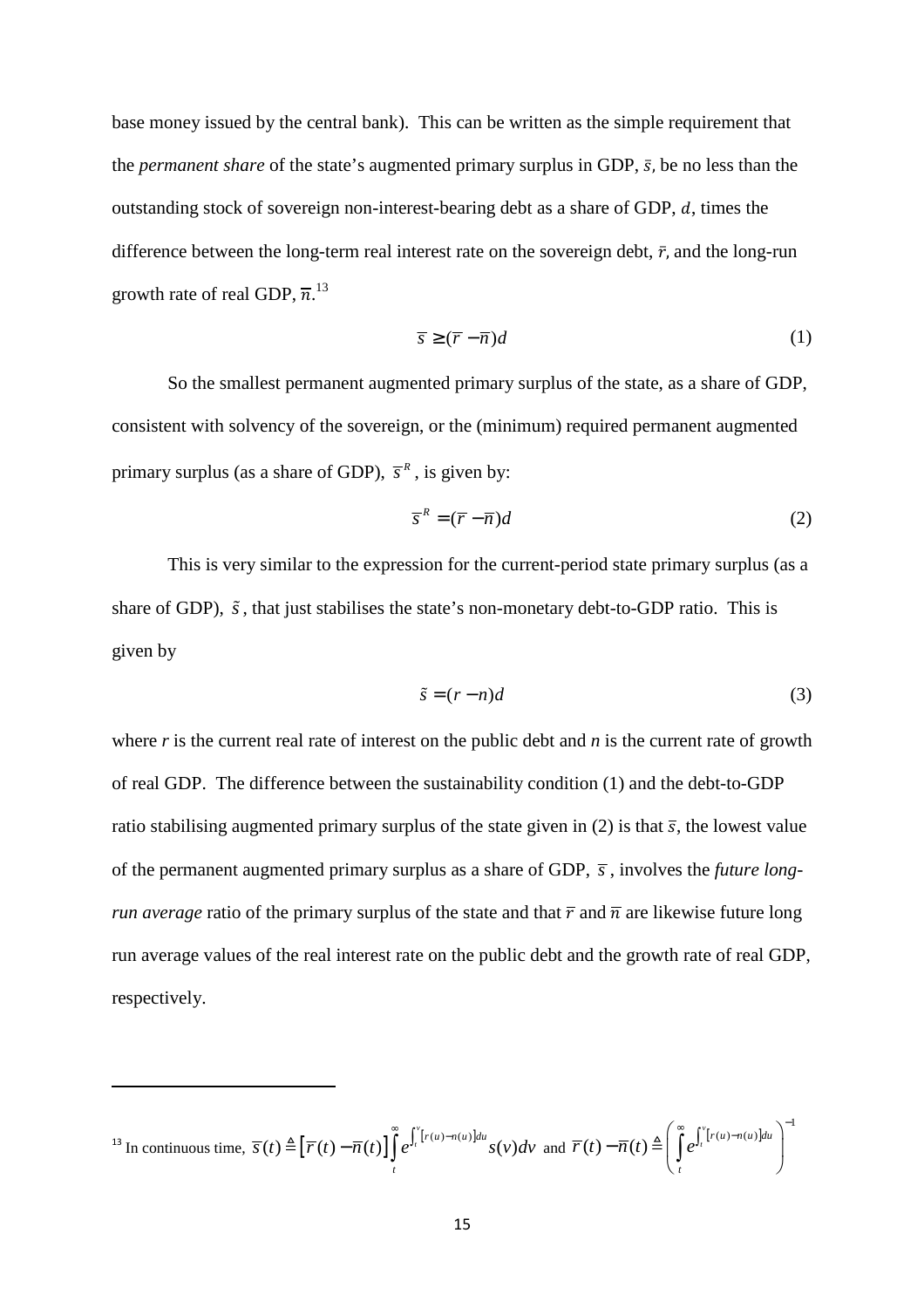Unfortunately, three of the four key parameters in (1) and (2) are unobservable. First, the long-run real interest rate on the public debt and the long-run real growth rate of GDP are uncertain and have to be estimated and predicted. The net debt-to-GDP ratio is, in principle, measurable and verifiable. Unfortunately, governments have developed the habit of hiding significant liabilities and contingent exposures in off-budget and off-balance sheet constructs, so measuring *d* accurately is no trivial matter.

Given *d* and estimates of the long-run real interest rate and growth rate, the minimal permanent augmented primary surplus as share of GDP required to achieve solvency can simply be calculated from (1). Whether  $\bar{s}$ , the actual permanent augmented primary surplus (as a share of GDP) of the state (that is, the value of the permanent augmented primary surplus as a share of GDP that is predicted, expected or planned) is indeed at least as large as  $\bar{s}^R$   $\bar{s}$  depends on a host of economic, social and political factors, including the determination and credibility of present and future governments, the willingness of the citizens to pay higher taxes or accept lower public spending programmes and the ability and willingness of the central bank to extract real resources through the issuance of base money – seigniorage.

It is in principle possible for a policy maker to announce a thousand years of augmented primary deficits followed by an eternity of sufficiently large augmented primary surpluses which ensure that condition (1) is satisfied. However, no government has the credibility to commit itself and its successors to such a strategy. The markets have therefore become doubting Thomases: they want to see before they believe. The best guide to future primary surpluses is the government's capacity for generating primary surpluses in the past, when doing so was not easy. Only costly signals are credible. Governments with a history of procyclical behaviour during recent cyclical upswings will meet with market scepticism (in the form of higher CDS rates and higher spreads of the interest rates on their sovereign debt over that of best-of-breed benchmarks, like Bunds or (in the past) US Treasury bonds) when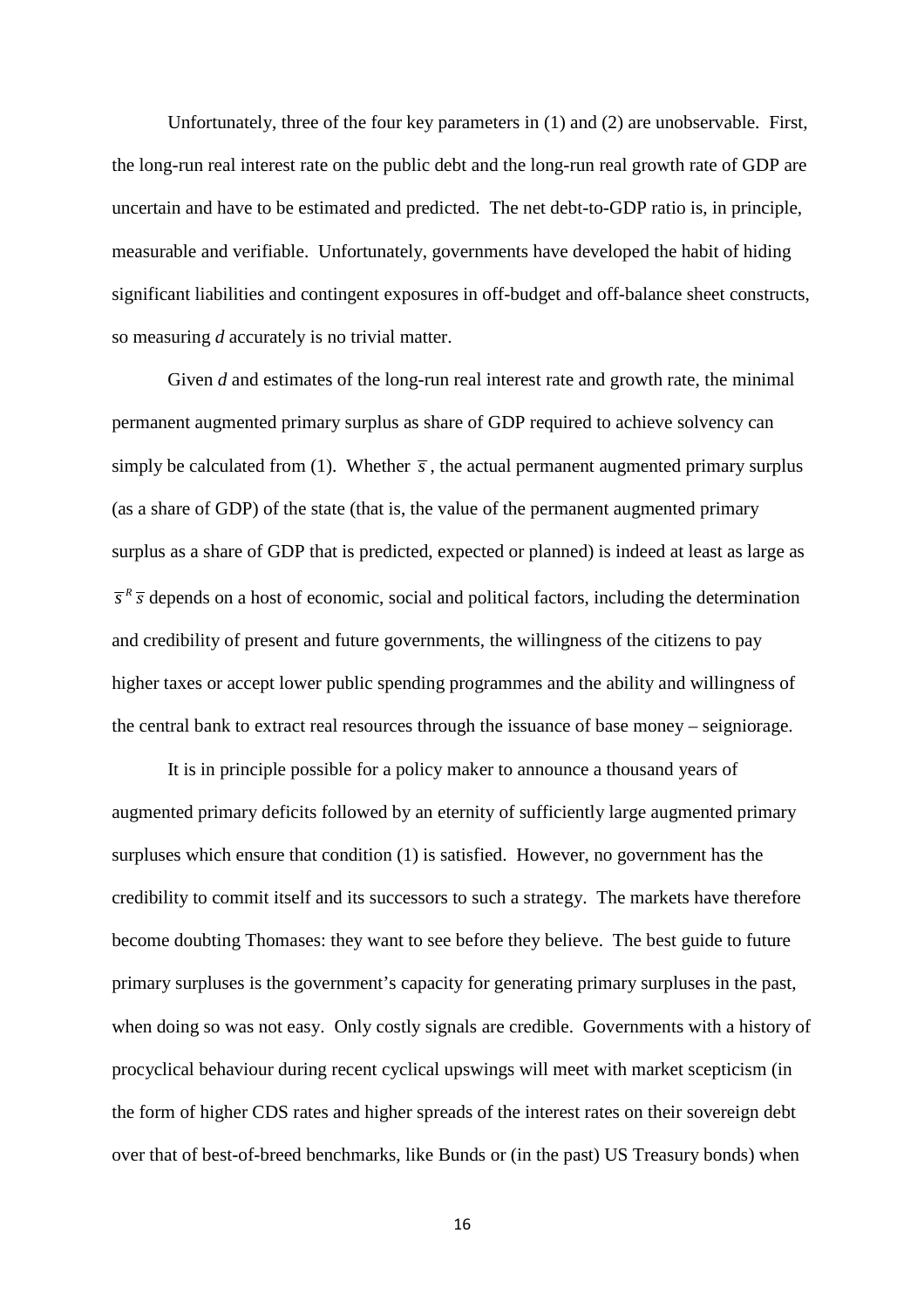they announce counter-cyclical behaviour in the downswing while promising higher taxes and/or lower spending in the next upswing.

Conditions (2) and (3) show that the minimum required augmented primary surpluses (for long-run solvency or for stabilising the debt-to-GDP ratio at its current level) will increase whenever the real interest rate on the public debt increases. A higher sovereign debt default risk premium will be one possible cause of such an increase. Sovereign default risk spreads have increased sharply in the current crisis, even in the Eurozone, reaching 300 basis points for 10-years sovereign debt instruments in the case of Ireland early in 2009. A vicious 'positive feedback' mechanism from a higher debt burden to a higher default risk premium to a higher deficit and a further increase in the debt burden becomes a possibility, since, letting  $\dot{d}$  denote the instantaneous rate of change of  $d$ :

$$
\dot{d} \equiv -s + (r - g)d\tag{4}
$$

If the default risk premium cannot be addressed directly, say through guarantees from other, more solvent governments or from international organisations with deep pockets, the only way to stabilise the potentially explosive debt-deficit spiral is through larger augmented primary surpluses, that is, higher taxes net of transfers and subsidies,  $\tau$ , as a share of GDP, lower public spending on real goods and services, *g,* as a share of GDP, or increased seigniorage – issuance of base money by the central bank, or  $\sigma$ , as a share of GDP:

$$
s \triangleq \tau - g + \sigma \tag{5}
$$

 Real seigniorage or seigniorage as a share of GDP is likely to be subject to an upper bound. Indeed, attempts to boost real seigniorage by raising the growth rate of the nominal stock of base money will sooner or later be inflationary. Many empirically reasonable base money demand functions have the long-run seigniorage Laffer curve property: a higher longrun growth rate of the nominal base money stock will at first raise real seigniorage but will ultimately, because of the negative effect of higher anticipated inflation on real base money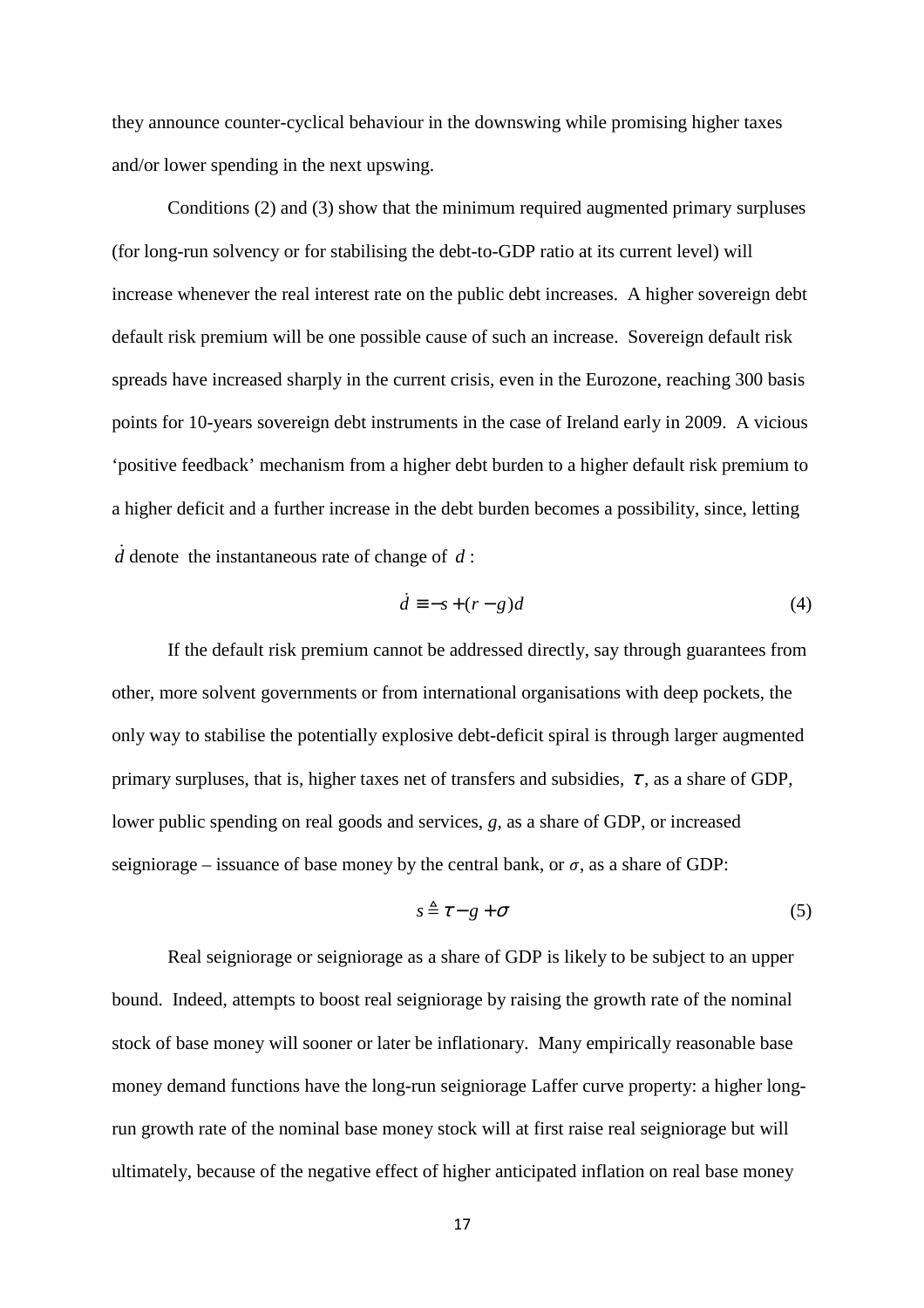demand, be associated with declining real seigniorage. Both the linear and the semilogarithmic base money demand function have this property.

It is also helpful to define the maximum permanent augmented primary surplus (as a share of GDP) that the government could extract,  $\bar{s}^{Max}$ . The fiscal spare capacity of the government is the difference between the maximum permanent augmented primary surplus ratio the government can extract and the minimum permanent augmented primary surplus ratio required for government solvency, that is,

$$
\text{Fiscal Space Capacity} \triangleq \overline{s}^{Max} - \overline{s}^{R} \tag{6}
$$

 The highest future tax burden the government will be able to impose, and the minimum public spending levels it will be able to get away with are determined by a host of economic, political and social factors. Nations where the polity is highly polarised may not be able to put together coalitions that can agree on significant additional fiscal burden sharing. Nations with a strong consensus on the role of government and on what constitutes fair taxation will have higher spare capacity compared to nations where there are strong ideological differences about the role of the state and little agreement on what constitutes a just and fair distribution of income and of the tax burden. A government of a unitary state with a first-past-the post uni-cameral electoral system and limited checks and balances (the UK, say, *pace* devolution and the House of Lords) is likely to have a greater capacity to inflict fiscal pain than a federal government with a serious bi-cameral legislature and ubiquitous checks and balances (the US, say).

 This discussion suggests a fiscal policy design lesson, which I shall formulate as a proposition.

**Proposition 1:** *Cooperatively designed international fiscal stimuli must be modulated according to the' fiscal spare capacity' of each country, that is, according to its ability to generate (and to commit itself credibly to generate) larger future augmented primary government surpluses.*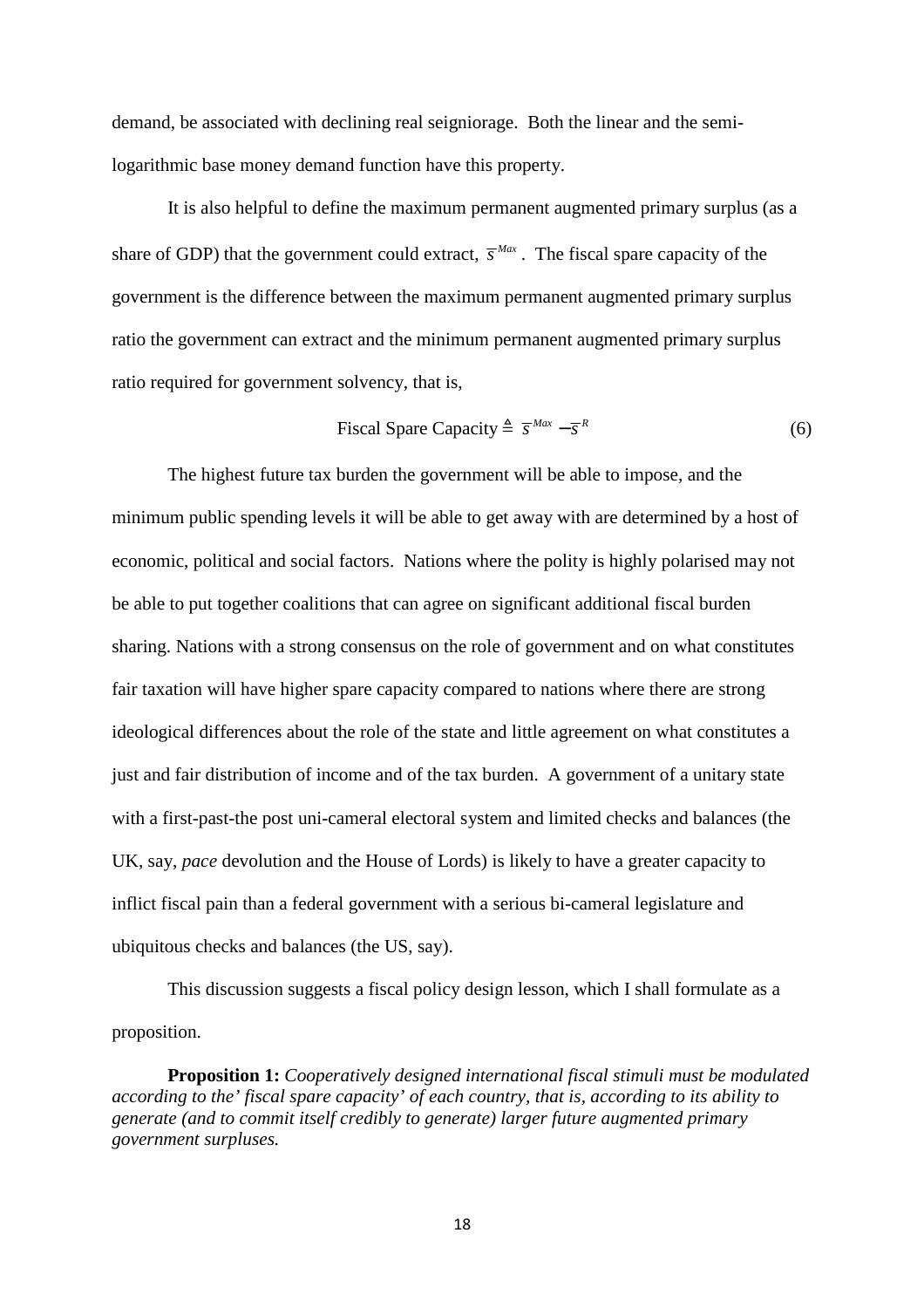The fact that, from equation (4), seigniorage income from the central bank is part of the augmented primary surplus of the consolidated general government and central bank suggests the following proposition:

#### **Proposition 2:** *Even operationally independent central banks are agencies of the state.*

Even operationally independent central banks must recognise that their profits and their monetary issuance are a potentially important source of revenue/means of financing for the state, especially during periods of extraordinarily high liquidity preference, that is, during financial crises. This is true regardless of whether the official monetary policy rate is at its zero floor or above it. Quantitative easing (expansion of the monetary base through purchases of government securities) is an especially important source of revenue for the sovereign whenever the central bank's official policy rate (strictly speaking, the rates on base money, that is, the zero rate on currency and the rate paid on commercial bank deposits with the central bank) are well below the interest rate on long-term Treasury debt.

Close cooperation between the monetary and fiscal authorities is necessary to achieve the right timing and magnitude both of monetization of public debt and deficits, and of the reversal of this monetization when the economy recovers. When done competently, these cooperative and coordinated actions will not threaten the medium- and long-term price stability mandate of the central bank.

The financial crisis threatens government solvency through what amounts to an increase in the stock of net debt, *d.* This can take the form of guarantees for and insurance of bank assets or liabilities, injections of capital financed through government debt issuance etc. Much of the exposure is contingent and technically off-balance sheet for the state. From the perspective of fiscal sustainability, however, all these contingent liabilities should be priced (e.g. using real option pricing methods) and added to *d;* the fair value, that is, either the marked-to-market value or marked-to-model value of any (contingent) assets the government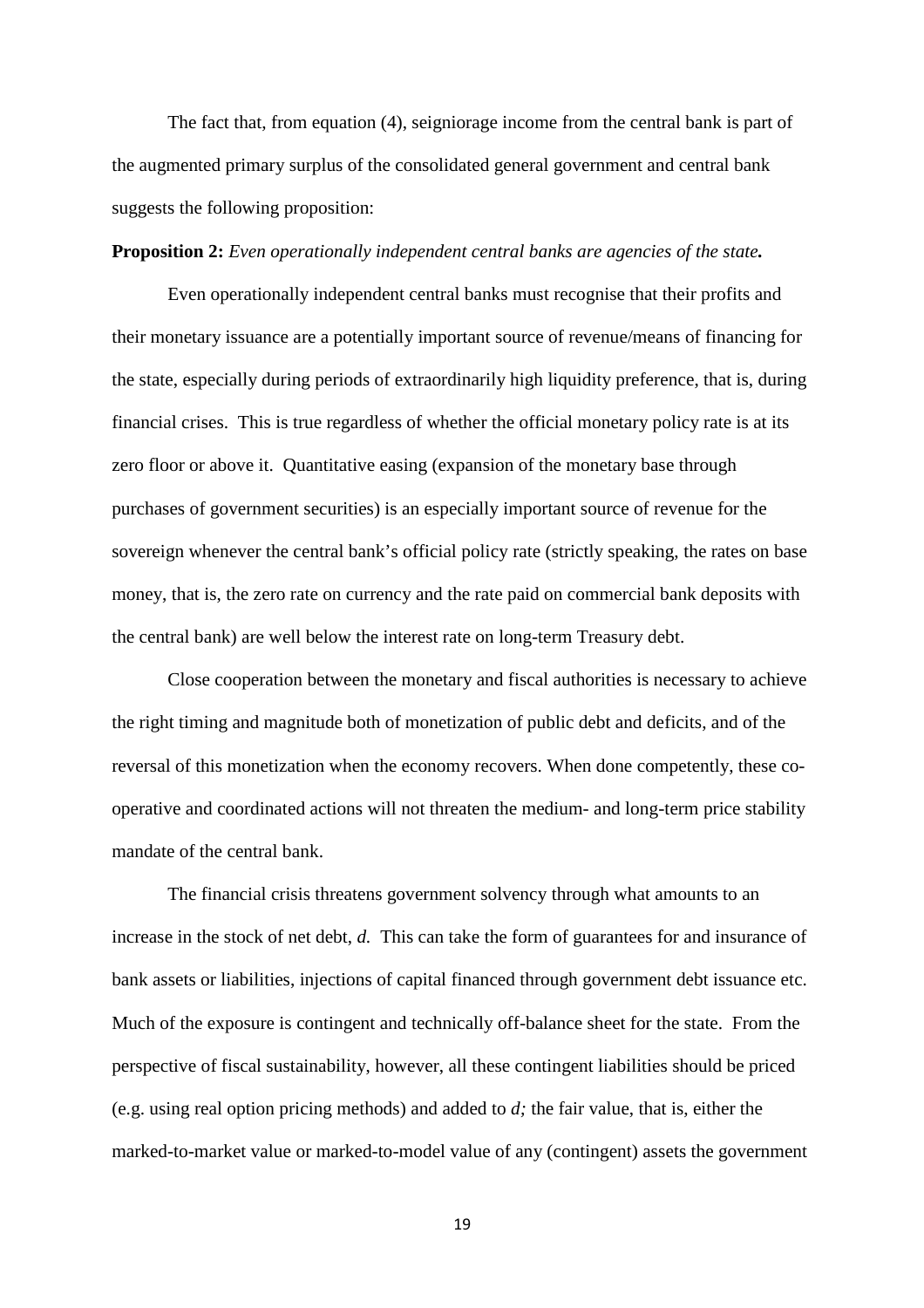may have acquired as part of its banking sector or financial sector bail-out operations should be subtracted from *d.*

Governments have wasted a fair amount of resources by guaranteeing, *ex-post*, existing loans and investments that had already gone bad. This is bad economics: greater bang-per-buck in terms of new lending and, provided the guarantee is properly priced, lower moral hazard result from operating at the margin by providing guarantees for new lending rather than inframarginally, by guaranteeing existing loans.

**Proposition 3:** *If the state provides guarantees to banks, guarantee new lending, not existing debt.* 

## **(IV). When does a fiscal stimulus boost aggregate demand?**

A fiscal stimulus is a key weapon in the policy arsenal used to address an undesirable weakening of aggregate demand. For the policy to make sense, either an increase in public spending on goods and services (public consumption or investment) or a tax cut (an increase in transfer payments) must raise aggregate demand at given values of the current and future expected price level, money wage, interest rates, exchange rates and other asset prices. In the textbook IS-LM model this means that the fiscal measure shifts the IS curve to the right in output – interest rate space – there is no full *direct* crowding out, Ricardian equivalence or Minsky equivalence.

We may still not get any effect on output and employment, even if the IS curve shifts to the right, either because there could be 'financial crowding out' through higher interest rates, lower outside asset prices or a stronger exchange rate or because there is 'real crowding out' through scare real resources on the supply side; real crowding out or 'factor market crowding out' occurs through rising real wages and other real factor costs, and through rising inflationary pressures.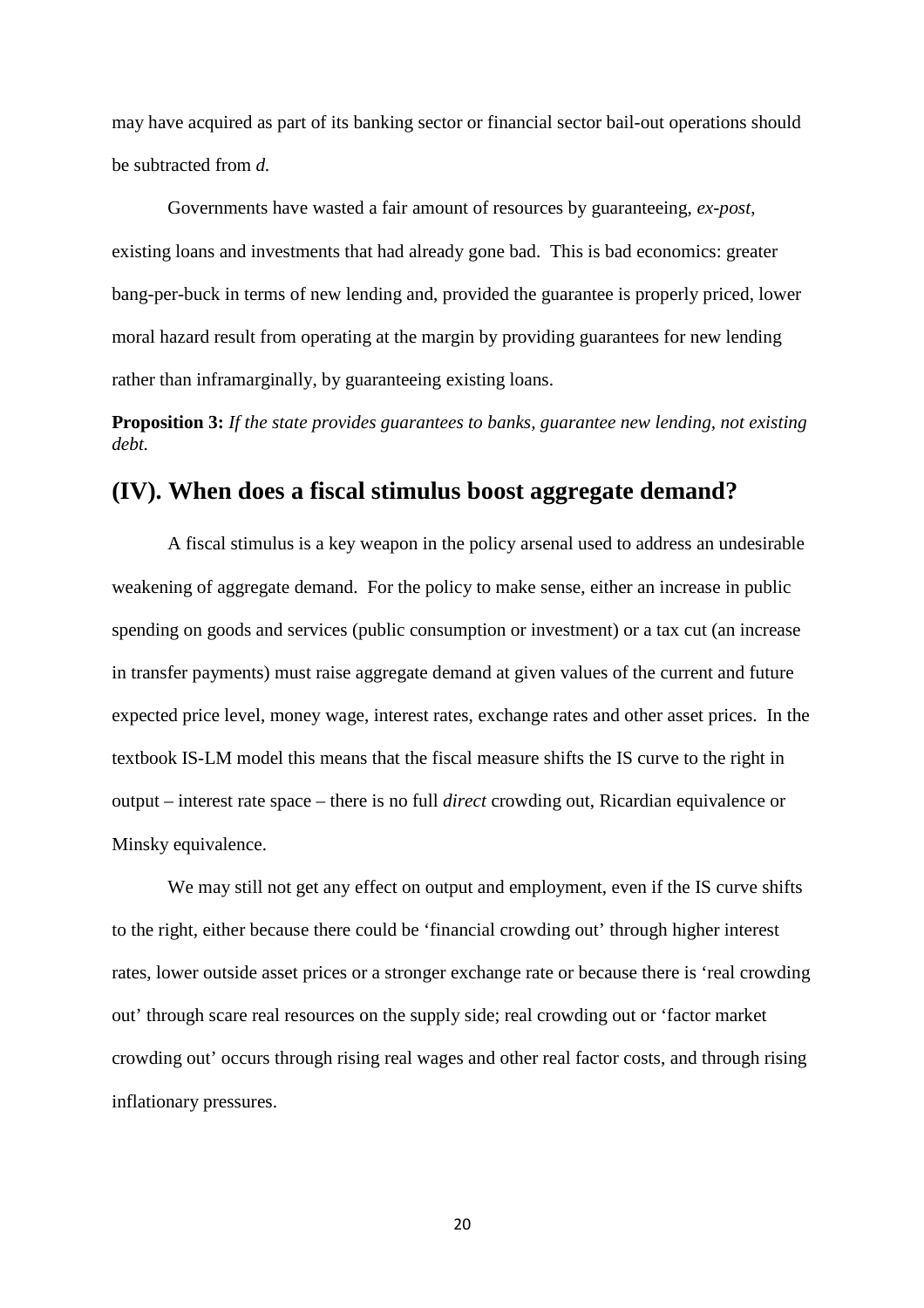But unless the fiscal stimulus shifts the IS curve to the right, it achieves nothing at all – we don't even have to investigate whether there is financial or real crowding out.

#### **(IVa). Ricardian equivalence**

#### **Tax cuts**

Even if financial markets were perfect, life-cycle theories of consumption would imply that postponing taxes by government borrowing (that is, cutting (lump-sum) taxes today and raising them by the same amount in present discounted value at some later date) boosts aggregate consumption demand because it redistributes resources from people with longer expected remaining life-spans (the young and the unborn) to people with shorter expected remaining life-spans (the old and those currently alive). Strictly speaking, this requires that the tax cuts (transfer payments) be labour income tax cuts or lump-sum tax cuts or transfer payments accruing to persons (owners of human wealth – the non-tradable present discounted value of future after-tax labour income), rather than tax cuts on the returns to or on the value of non-human, financial and real assets that owned fully by those currently alive.

Life-cycle principles imply that, because people try to smooth consumption over the life-cycle, the old will have a higher marginal propensity to consume out of current income windfalls than the young. Prior to conception, the unborn of course don't consume at all.

 To negate these life-cycle arguments for an expansionary demand effect from tax cuts, the Ricardian equivalence or debt neutrality school assumes (1) that the government always satisfies its intertemporal budget constraint (there is no default risk on public debt) and (2) that aggregate consumption can be viewed as the consumption of a single, representative infinite-lived consumer. The awkward fact that people are born, live and die is finessed by assuming that everyone is linked to all past and future generations through an unbroken chain of operative intergenerational bequest motives.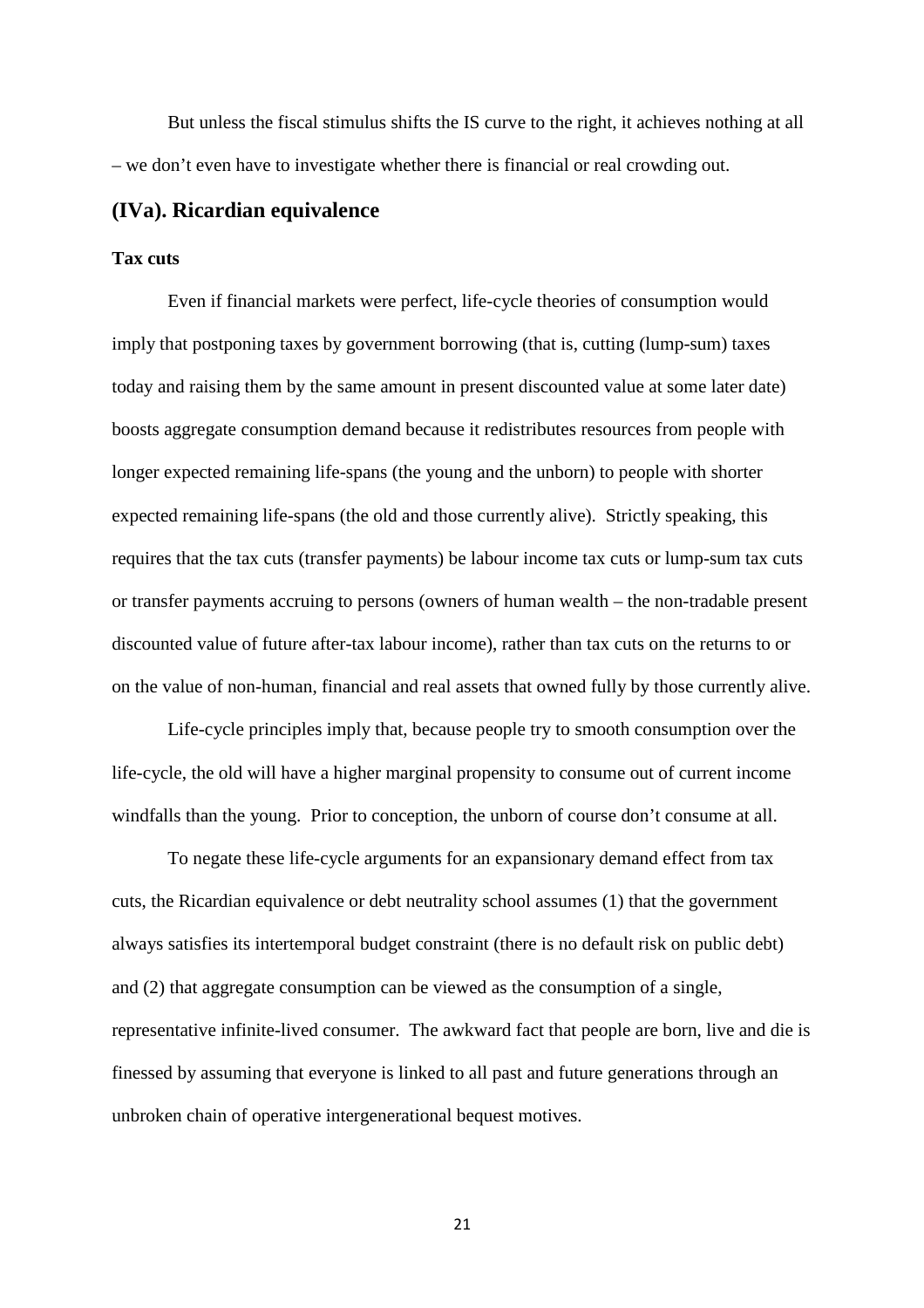Stating the assumptions required for Ricardian equivalence to hold is to deny its relevance. Postponing taxes through borrowing, without changing their present discounted value, will boost aggregate demand because it redistributes resources from the young to the old, from the unborn to those currently alive and from permanent-income or life-cycle households to Keynesian households- households constrained by liquidity and current disposable income. The only exception, discussed below, is when households are highly indebted and extremely risk-averse, cautious and prudent.

A key point to note is that these aggregate-demand-boosting redistributions can also be achieved without the need for public sector deficits if there is a sufficiently rich set of taxtransfer instruments (see Buiter and Kletzer (1998)). If we can identify the young and the old, the life-cycle consumers and the Keynesian consumers, and if we have a sufficiently rich arsenal of taxes and transfers, we can do balanced-budget redistributions that will boost aggregate consumption. In addition, a balanced-budget increase in public spending on real goods and services (exhaustive public spending) will boost demand unless households are ultra-Keynesian, with a marginal propensity to consume out of current disposable income of

1.

**Proposition 4.** *Balanced-budget redistribution between households with different marginal propensities to spend out of current income can boost demand as effectively as deficitfinanced tax cuts. Examples include the following:*

- *1. An increase in social security retirement pensions financed fully by higher social security contributions by workers.*
- *2. An increase in student grants financed fully through a levy on financial assets (students with rising age-earnings profiles are likely to be liquidity-constrained, unlike owners of financial assets).*
- *3. An increase in short-term unemployment benefit financed by a reduction in long-term unemployment benefit (short-term and temporarily unemployed workers are more likely to be liquidity-constrained.)*

The consumer-oriented tax cuts and transfer payment increases recommended in the

IMF Staff Position Note, 'Fiscal Policy for the Crisis' (Spilimergo et. al. (2008)) overlap

mostly with what I recommend here (increased unemployment benefits, increases in earned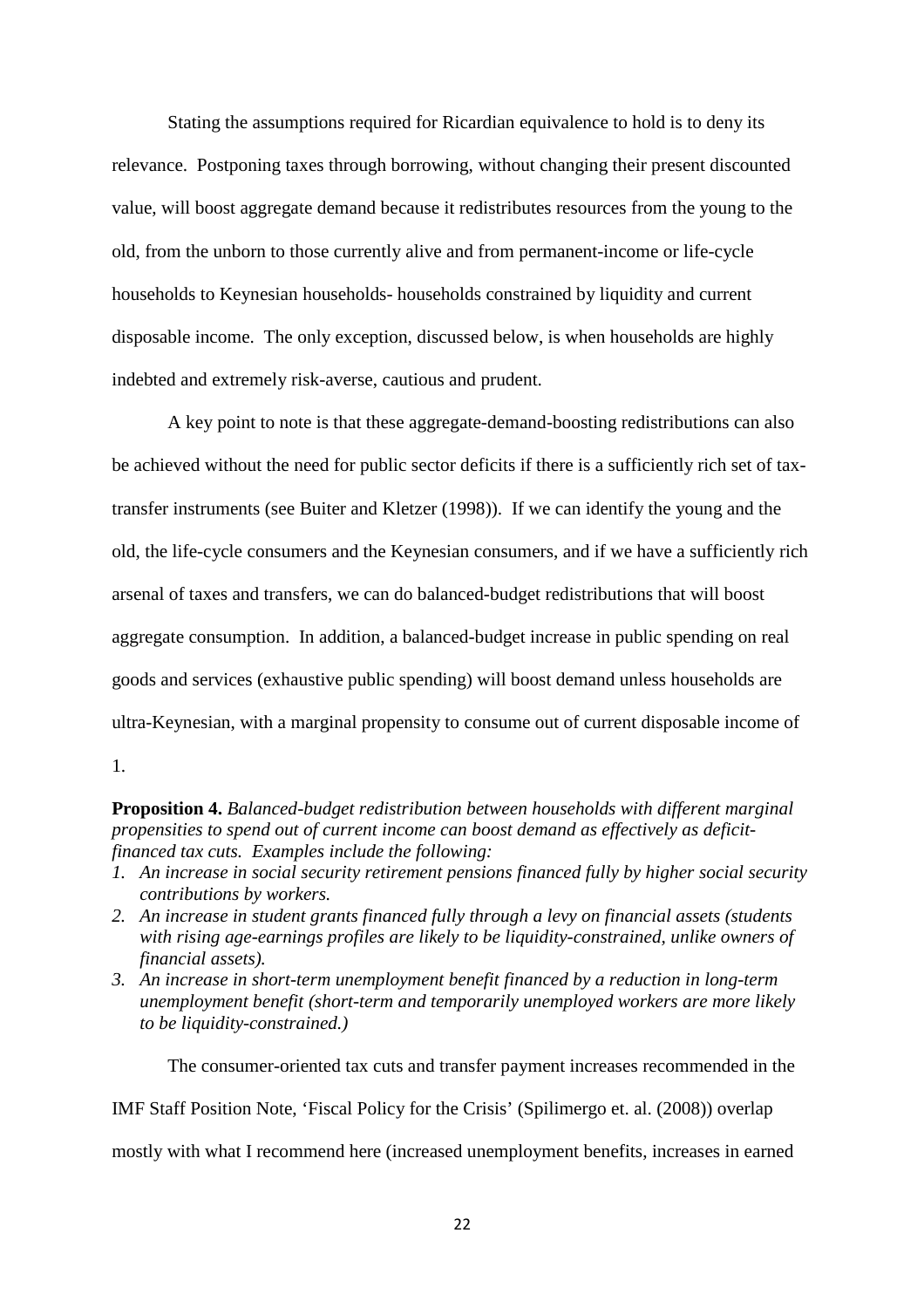income tax credits and the expansion of safety nets in countries where such nets are limited (e.g. China)). Most of these examples of balanced-budget fiscal measures with an expansionary effect, whether they work through the tax-transfer side of the budget or consist of tax-financed increases in exhaustive public spending, involve redistribution from the richer to the poorer. Distributional politics often takes precedence over macroeconomic stabilisation logic.<sup>14</sup>

#### **Increased public spending on goods and services**

Even if there is Ricardian equivalence for tax cuts or increases in transfer payments, a *temporary* increase in public spending on currently produced goods and services (exhaustive public spending) will stimulate demand. The reason is that a one-year (say) increase in public consumption or investment of \$1 bn will, reduce permanent income by much less than \$ 1bn – to a reasonable approximation, private consumption would only fall by an amount given by the product of the time preference rate and  $\$$  1 bn – maybe by  $\$$  30 mn or so. In the Ricardian view, a permanent increase in exhaustive public spending would not boost aggregate demand, as it would lower permanent income and thus private consumption by the same amount as the permanent increase in public spending.

 If the Keynesian consumption function with its liquidity-constrained consumers describes reality, a balanced-budget increase in public consumption or investment spending (funded with higher taxes or lower transfer payments) would boost aggregate demand.

**Proposition 5:** *A temporary increase in public consumption or investment will always boost public spending, even if the budget is kept balanced. If there are liquidity-constrained (Keynesian) households, even a permanent balanced-budget increase in public spending on goods and services will boost aggregate demand.*

### **(IVb) Minsky equivalence**

 $\overline{a}$ 

<sup>&</sup>lt;sup>14</sup> I am indebted to an anonymous referee for this point.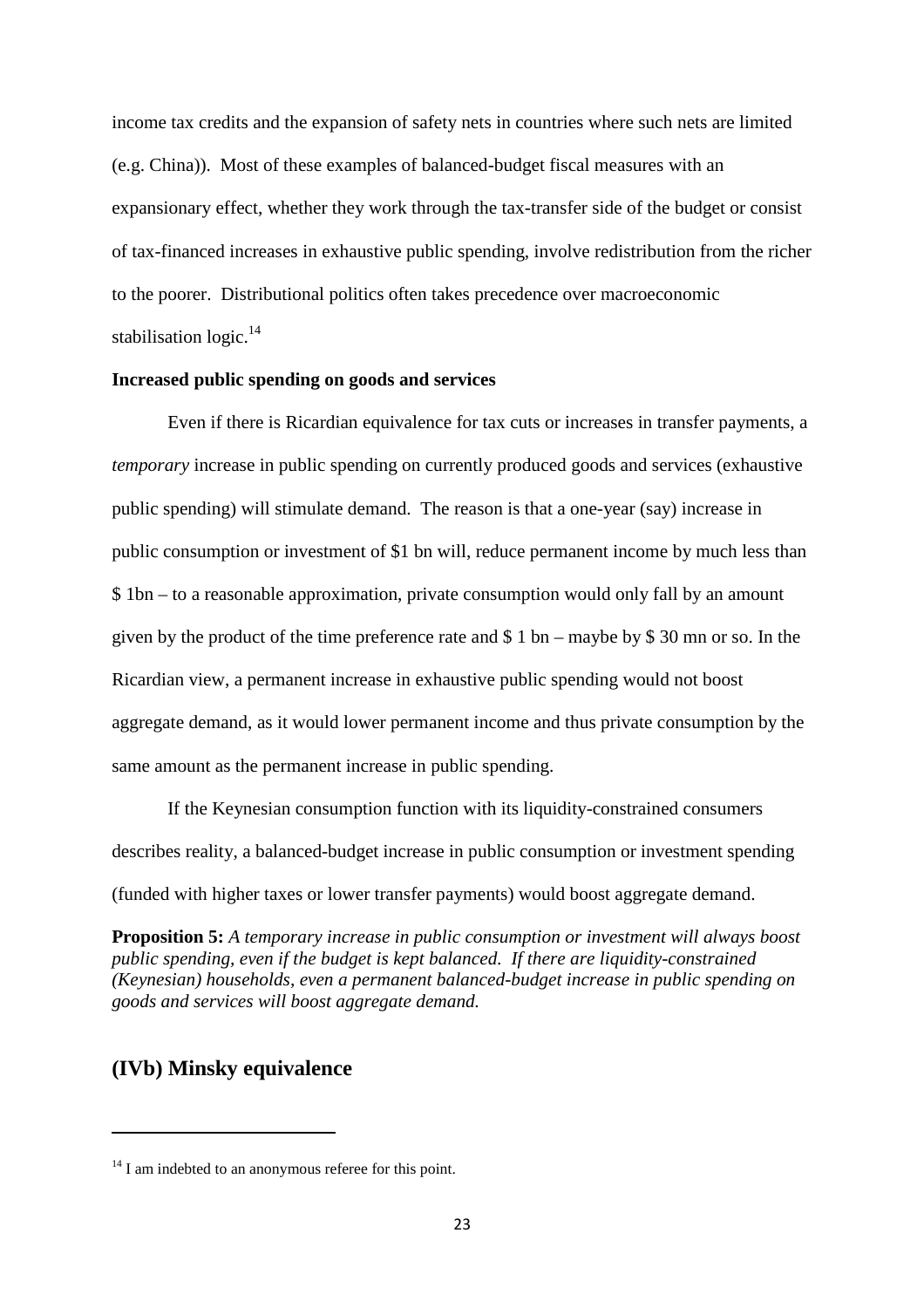When households are highly indebted, face an uncertain employment and labour income future and are afflicted by particularly strong risk-aversion, caution and prudence (that is, when they are suffering from a complete collapse of consumer animal spirits), increases in current disposable income, including those associated with tax cuts or higher transfer payments, may be saved virtually in their entirety. Under such conditions household consumption is constrained from below by a socially defined 'subsistence' level of consumption, which moves only gradually through habituation and the observation of the consumption patterns of peer groups or other reference groups. Higher disposable income is devoted to reducing household financial vulnerability by paying down debt. I call this form of fiscal policy ineffectiveness *Minsky neutrality*. It can be modelled either as an extreme form of precautionary saving (see Kimball (1990)) or as a strong form of target-wealth saving or buffer stock saving (see Deaton (1991) and Carroll (1992, 1997)). It may well play a role in countries like Iceland, the UK and the US where household gross debt has grown spectacularly during the period of rising house prices and optimistic permanent income perceptions, net financial wealth has taken a major beating through the collapse of house prices, stock prices and land prices and unemployment has risen sharply.

### **(IVc) More on different types of 'crowding out'**

The conditions for Ricardian equivalence are unrealistic and don't hold in practice. The empirical evidence is inconclusive, however, on the (time-varying) magnitudes of the spending and tax multipliers (see e.g. Favero and Giavazzi (2009), Ilzetzki, Mendoza and Vegh (2009), Mountford and Uhlig (2002), Perotti, (2004, 2008), Romer and Bernstein (2009), Romer and Romer (2009) and Spilimbergo (2008)). One reason for the inconclusive evidence is that none of these studies distinguish between the 'ceteris paribus' effect of past, present and anticipated future fiscal policy actions on demand holding constant interest rates, exchange rates, other asset prices, wages and prices (the horizontal shift of the IS curve in the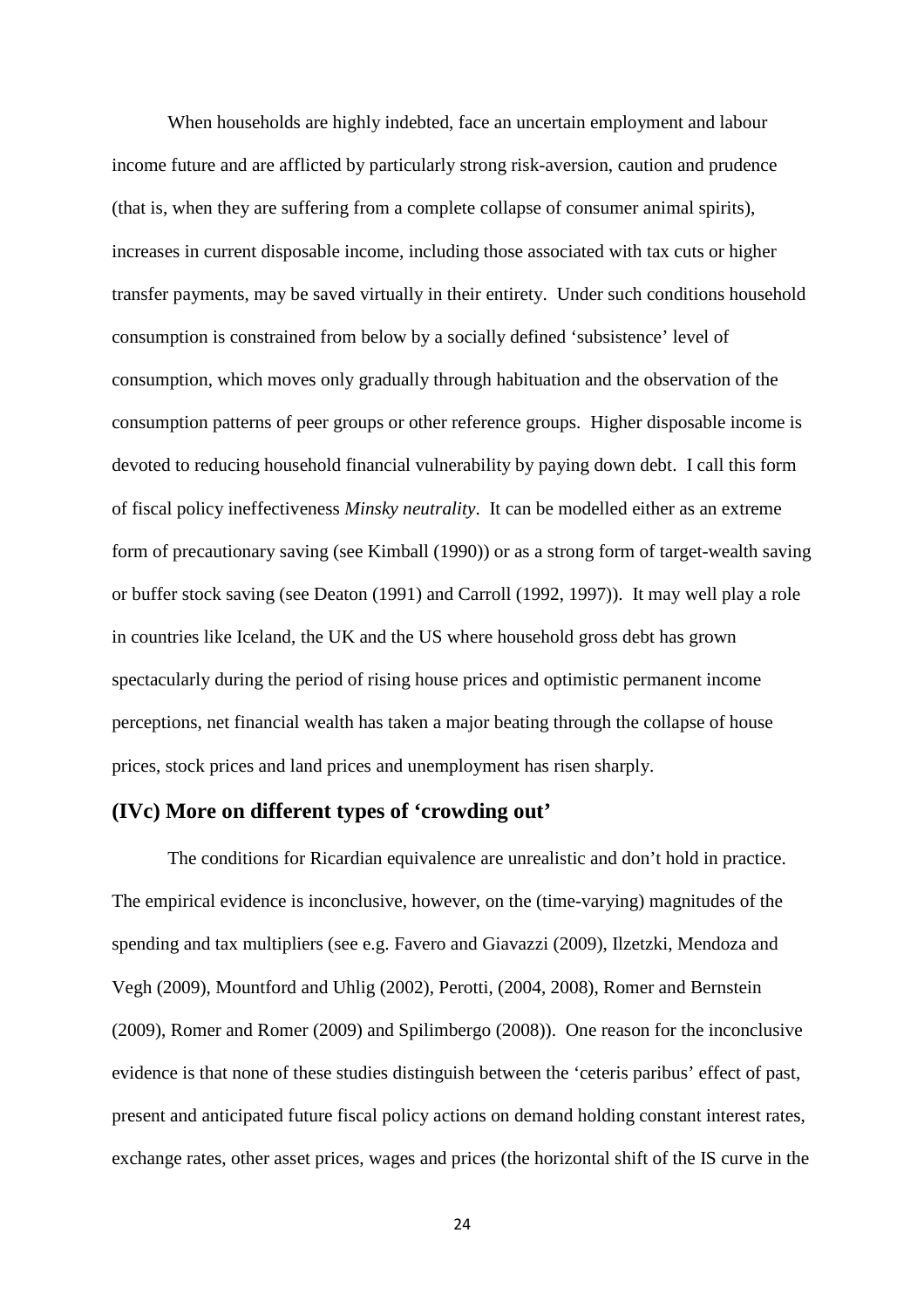simplest IS-LM/aggregate demand – aggregate supply model) and the total equilibrium effect of these policy changes, allowing for the endogenous responses of interest rates, asset prices, wages and prices.

It is clear that, even if expansionary fiscal policy can stimulate aggregate demand at given values of current and future prices, wages, interest rates, exchange rates and other asset prices, this does not mean that it will boost demand when the responses of prices, wages, interest rates, exchange rates and other asset prices to the fiscal stimulus are allowed for. Three types of crowding out can be distinguished: financial crowding out, real resource crowding out and direct crowding out.

#### **Financial crowding out**

 Financial crowding out occurs though the response of interest rates, the exchange rate and other asset prices to past, current and anticipated future fiscal actions. The textbook examples in the IS-LM framework are interest rate crowding out in a closed economy when the path of the nominal money stock is kept constant, and exchange rate crowding out in an semi-small open economy under a floating exchange rate and a high degree of international capital mobility.

Interest rate crowding out will be full or 100% in a closed economy when the nominal money stock is kept constant and velocity is constant – the vertical LM curve case. In the Dornbusch model with forward-looking rational exchange rate expectations and sluggish price or inflation adjustment, when the monetary authorities set the short nominal interest rate by following a simple Taylor rule, there will be full crowding out of an unanticipated, immediate, permanent fiscal expansion under perfect international capital mobility when the exchange rate floats and the world interest rate is given. A smaller trade surplus (larger trade deficit) undoes the effect of the permanent fiscal stimulus on output through an appreciation of the nominal and real exchange rates. An unanticipated, immediate *temporary* fiscal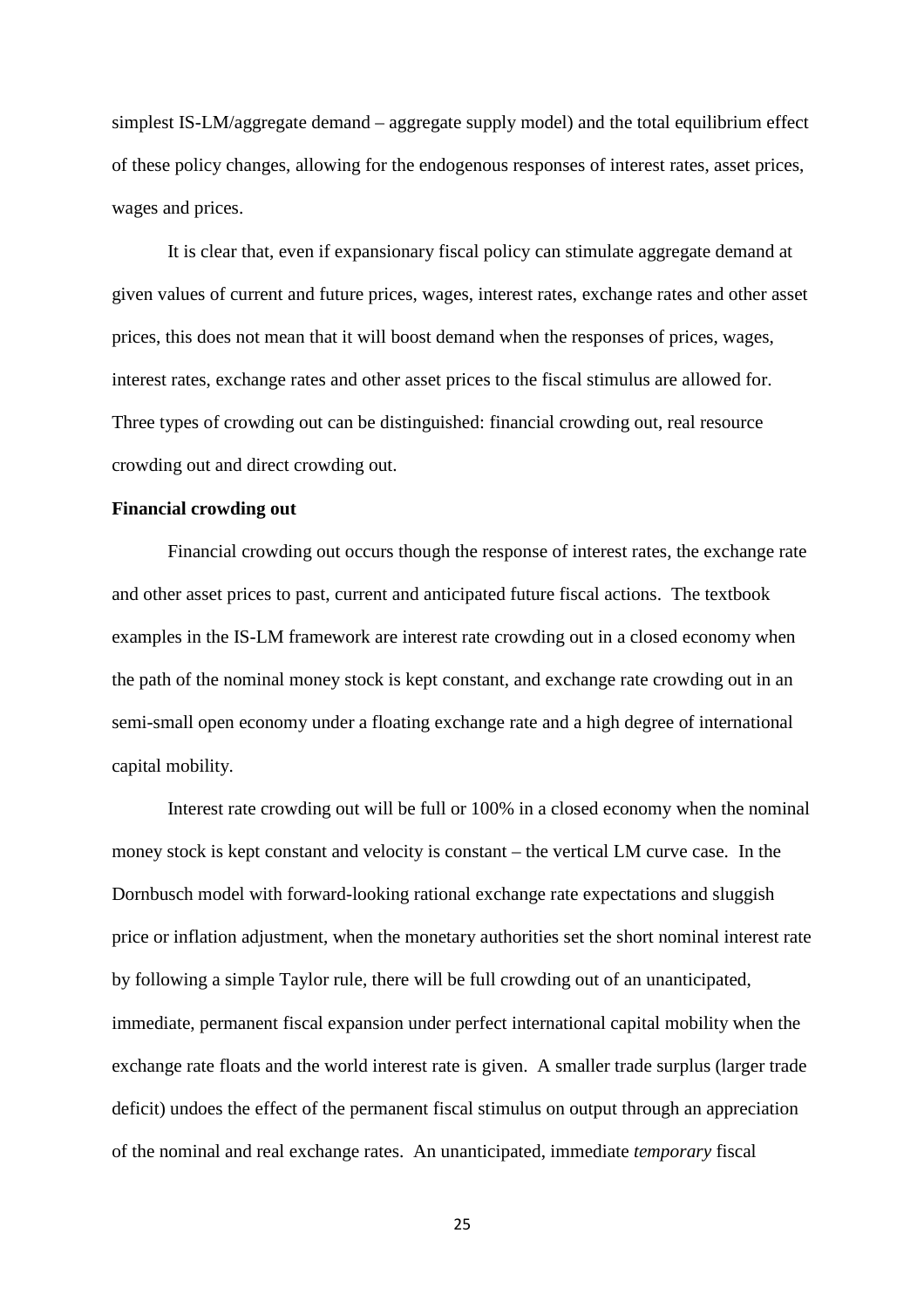stimulus will be *partially* crowded out by an appreciation of the currency and a reduction in the external trade surplus.

Even when the monetary authorities peg the short nominal interest rate, there will be full crowding out of an (unanticipated, immediate, permanent) fiscal expansion under perfect international capital mobility when the exchange rate floats and the world interest rate is given. A smaller trade surplus (larger trade deficit) undoes the effect of the fiscal stimulus on output through an appreciation of the nominal and real exchange rates.

 A large country or region (like the USA or the Eurozone) with a floating exchange rate could use domestic expansionary fiscal policy to raise domestic demand to the extent that its actions raise the world real and nominal interest rate, but even for a large country or region, a significant part of a domestic fiscal stimulus may end up boosting output abroad through larger imports and reduced exports. At given world rates of interest, the entire demand stimulus leaks abroad through a larger trade deficit. When output and employment are demand-constrained, these international demand spillovers are not just pecuniary externalities, but can have first-order welfare effects. If there are domestic costs to or constraints on expansionary fiscal policy, fiscal expansion will, like any positive externality, be under-supplied.

This discussion has an obvious implication:

**Proposition 6:** *International coordination of cooperatively designed fiscal stimuli is likely to be necessary to allow the internalisation of the effective demand externalities of a fiscal stimulus through the trade balance and the real exchange rate. This case is likely to be strongest when the degree of international capital mobility is high and the exchange rate floats.*

#### **Real resource crowding out**

Real resource crowding out occurs when, regardless of the degree of financial crowding out, real resource constraints (capital and labour bottlenecks) limit the expansion of output in response to a fiscal impulse. It will tend to be accompanied by rising prices and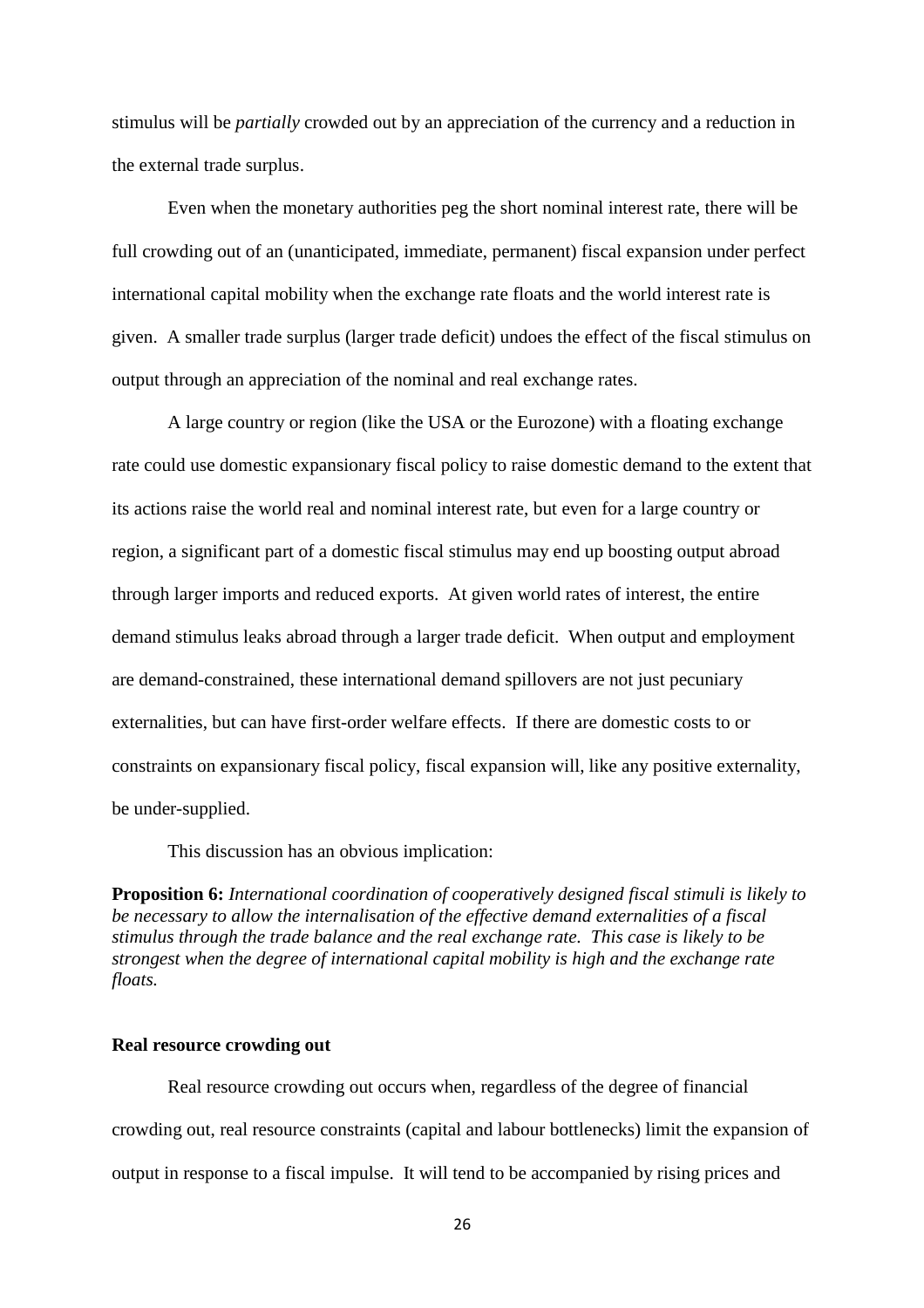wages, often by rising real wages and by rising inflationary pressures. In an open economy, the domestic supply constraint on final demand can be relaxed through the trade balance. For the world as a whole this is not possible. Fiscal policy cannot relax physical supply-side constraints in the short run, unless one believes there are significant effects of changes in labour income tax rates and other non-lump-sum taxes on labour supply.

However, I shall argue in Section VI that credit policy may reduce working capital constraints on production and employment, so credit easing policies may relax effective (financial) supply constraints on output, thus permitting a fiscal stimulus to have a stronger expansionary effect.

#### **Direct crowding out**

The effect on aggregate demand of an increase in public spending on real goods and services depends not only on the way it is financed and on the marginal propensities to consume of current and future tax payers. It also depends on whether the real resources consumed or invested by the state are direct substitutes for or complements with private consumption and investment. Public spending on free (at the point of delivery) public education and healthcare may be a substitute for private spending on education and healthcare. Public spending on policing is a substitute for private spending on security guards and other means of enhancing personal security and keeping private property safe. Public infrastructure spending (roads, railroads) may boost private investment in tourism or residential construction. There is hardly any hard evidence on the presence and importance of such direct crowding out or crowding in. This is something that could usefully be taken into account when setting priorities for the detailed composition of public spending programmes.

# **(V) Sovereign default risk and the expansionary effect of fiscal policy**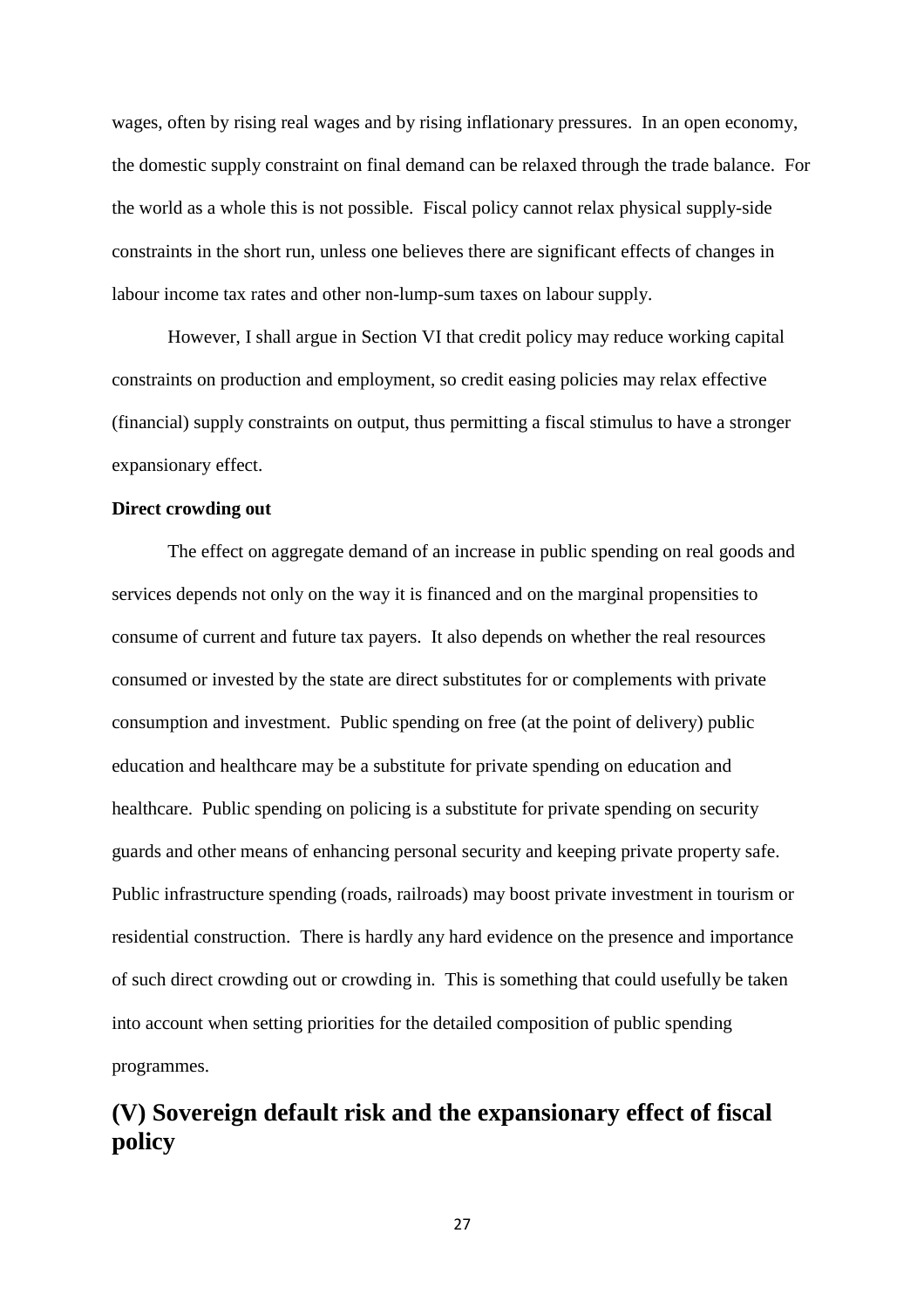If a tax cut or an increase in public spending is deficit-financed, and if markets doubt whether the government or its successors will raise future taxes (including monetary issuance) or cut future public spending by the same amount in present discounted value terms as the up-front tax cut or public spending increase, perceived default risk will increase and the government's cost of borrowing will rise. Government borrowing rates tend to set a floor for private sector borrowing rates. Although it is possible that the private sector could borrow on better terms than its sovereign, such situations are few and far between.

 A sufficiently large increase in the government deficit (or an increase in net public debt through any other mechanism) could therefore increase the default risk premium on the public debt to such an extent that the net effect of the tax, spending and financing decisions on aggregate demand could become negative. Note that this has nothing to do with Ricardian Equivalence, which assumes that the government never defaults but instead always meets its intertemporal budget constraint. It is a form of financial crowding out, but not through increases in the risk-free rate, but through increases in the default risk premium.

**Proposition 7:** *Financial crowding out is always and every where a (monetary) policy choice if the financial crowding out occurs through an increase in risk-free rates. Monetary accommodation may not be able to neutralise financial crowding out if rising interest rates are due to increases in sovereign default risk premia. For example, when the risk-free nominal interest rate is at the zero lower bound, monetary policy cannot neutralise an increase in default risk premia.* 

 So far, in most of the industrial world and in the emerging markets, the increases in sovereign default risk premia have not been of sufficient magnitude to create worries about the effectiveness of expansionary, debt-financed fiscal policy through this default-risk driven financial crowding out mechanisms. In most countries, including the US, the UK and Germany, the policy-induced decline in the short-term risk-free rate was at first sufficient to neutralise the increase in the default risk premia on (longer-term) sovereign debt and any effect of higher long-term inflation expectations on longer-term risk-free nominal rates. The cost of long-term government borrowing actually declined.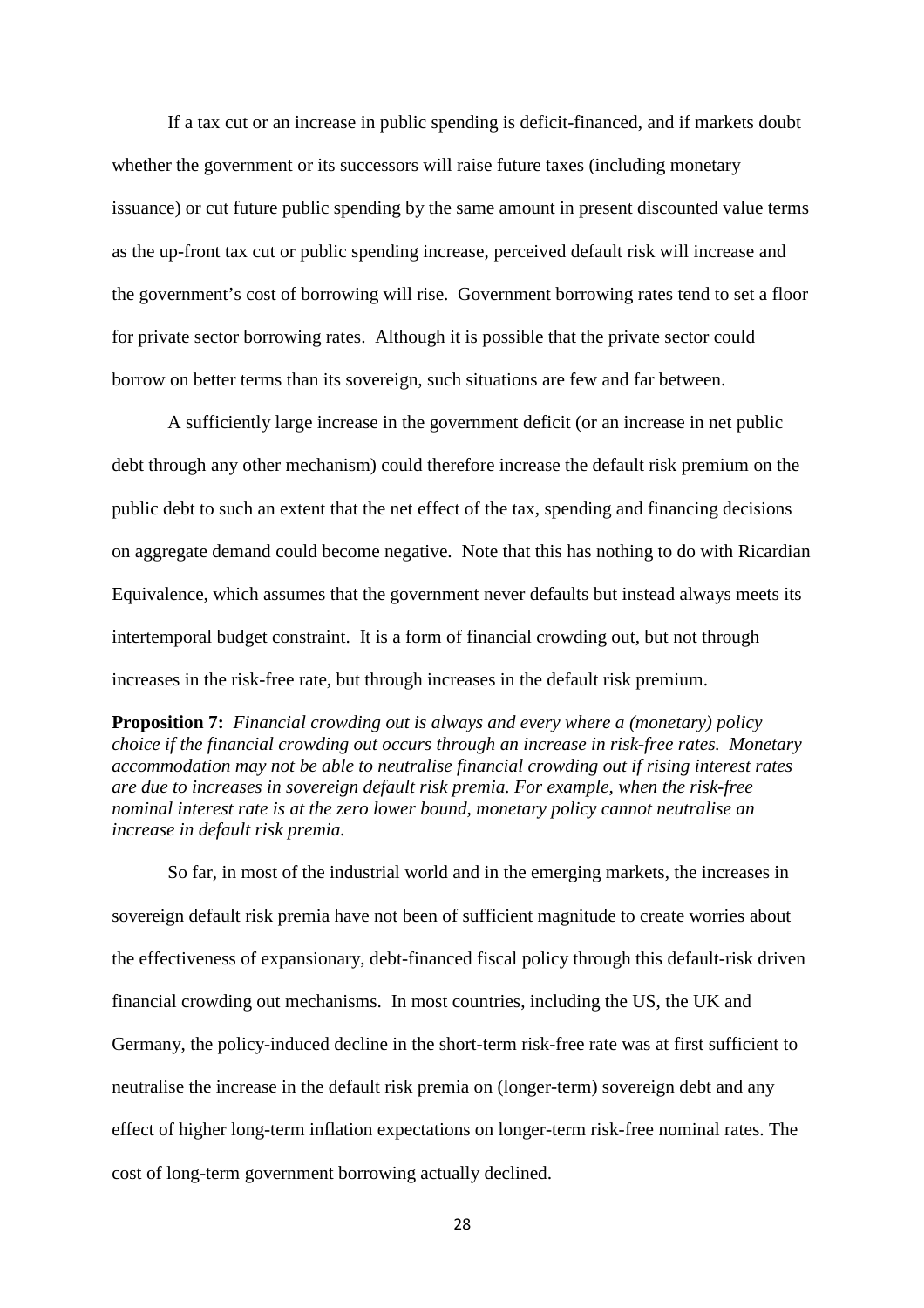This situation began to reverse itself at the end of 2008, and both government default risk premia and long-term interest rates on sovereign debt rose for a couple of quarters. In a number of European countries (Greece, Ireland, Spain, Portugal, and some of the Central and Eastern European countries) sovereign default risk premia rose to the point that a higher degree of financial crowding out of an additional debt-financed fiscal stimulus would have been a certainty, had one been tried. Sovereign default risk premia have since the middle of 2009 returned to more modest levels, although they remain elevated compared to the pre-August 2009 period.

 In other large countries, including the US, the UK, Japan, Germany and France, we may not yet have reached the position that a further discretionary fiscal stimulus would raise sovereign default risk premia and inflation risk premia to the point that aggregate demand actually declines. The accumulation of public debt and of other hard or contingent exposure to the banking sector, and other financial institutions (AIG, Fannie Mae, Freddie Mac, RBS, Lloyds Group, Commerzbank), and non-financial enterprises deemed too large, too interconnected or too politically connected to fail (GM, Chrysler, Opel, Renault, Airbus), is such, however, that financial crowding out through rising sovereign default risk premia and inflation risk premia could become a real issue. In that case, only balanced-budget measures or central bank money-financed support measures would have any expansionary effect. Monetisation of the deficit would only help if there were no sharp increase in inflation risk premia.

 Deficit-financed fiscal stimuli should be modulated across countries according to the 'fiscal spare capacity' in that country. As discussed in Section IIIB, this is the difference between the maximum value of the permanent augmented primary surplus that is economically, administratively and politically sustainable and the minimal permanent augmented primary surplus required for government solvency. In judging the amount of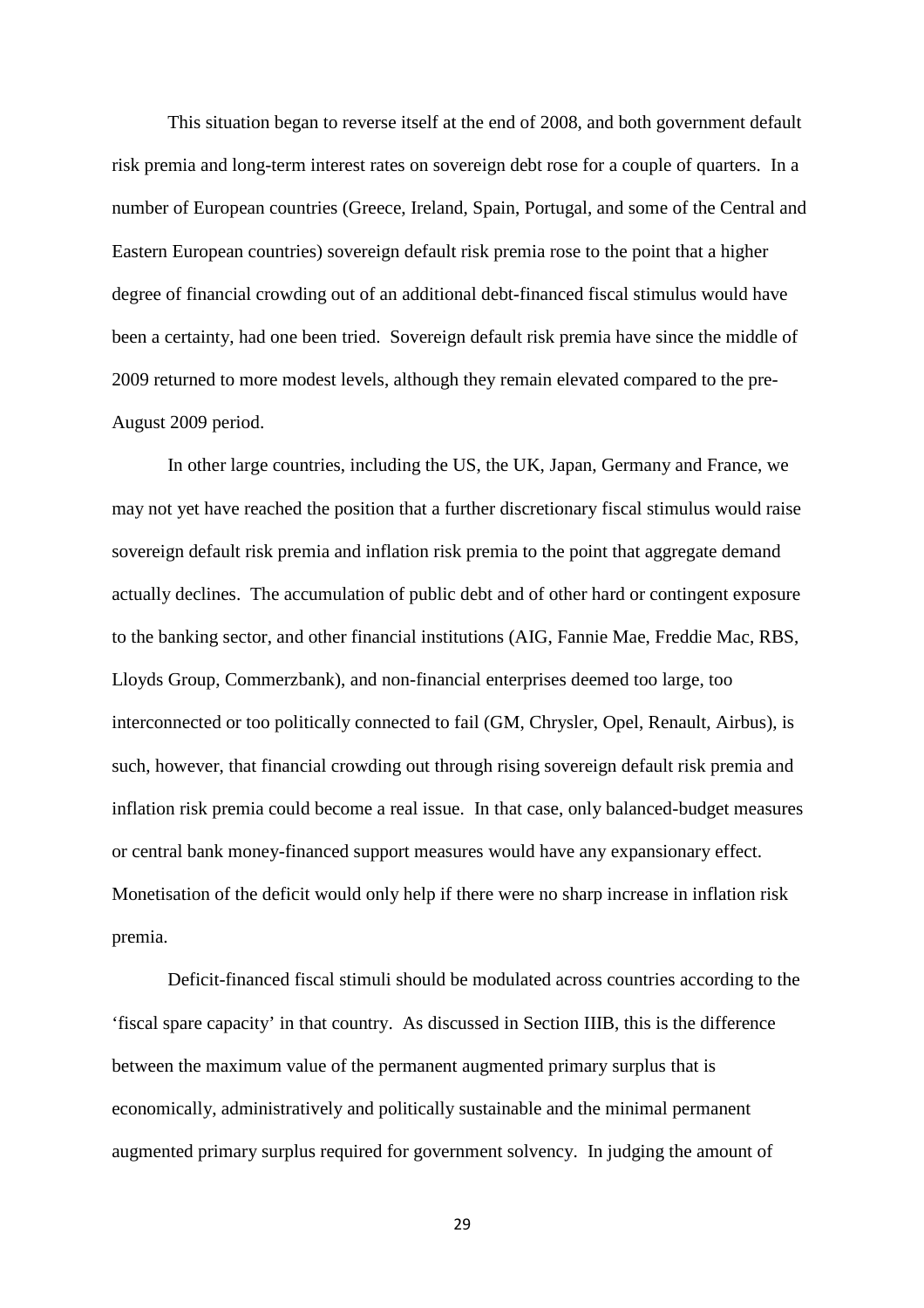fiscal spare capacity for countries like the US and the UK, we must not be fooled by the contemplation of the very high public debt to GDP ratios found in the US and the UK immediately after WWI and WWII – public debt burdens that were brought down relatively painlessly through a combination of real economic growth and unanticipated inflation.

The willingness of the public to make great sacrifices, including fiscal sacrifices, in order to pay down a debt incurred in a noble, national cause – a war against an external aggressor - is not present today. The increases in public debt we have seen in recent years and are likely to see in the next few years, were or will incurred as a result of a war on ourselves – a civil war. The political constraints on spending cuts and tax increases are much tighter than they were immediately following WWII, when the US had public debt around 120% of GDP and the UK around 220% of GDP. The political limits to fiscal burden sharing are much tighter in the economically, politically and socially polarised US of today than they were in the 1950s and 1960s.

The countries with the large current and likely future increases in the public debt burden (mostly rich industrial countries), should be *able* to bear fiscal pain more easily than the victims of past deep financial crises (either developing countries and emerging markets or advanced industrial countries many decades ago, all of which were significantly poorer than today's rich industrial countries). The experience of Sweden and Finland, which experienced deep financial crises and economic contractions during the period 1991-1994 without either defaulting on the public debt or using unanticipated inflation to reduce the real value of the public debt burden, is indeed supportive of the view that rich countries can handle the fiscal consequences of financial crises more easily than poorer countries. These episodes, and many others, are reviewed in a systematic manner in the recent global history of systemic financial crises by Reinhart and Rogoff (2009).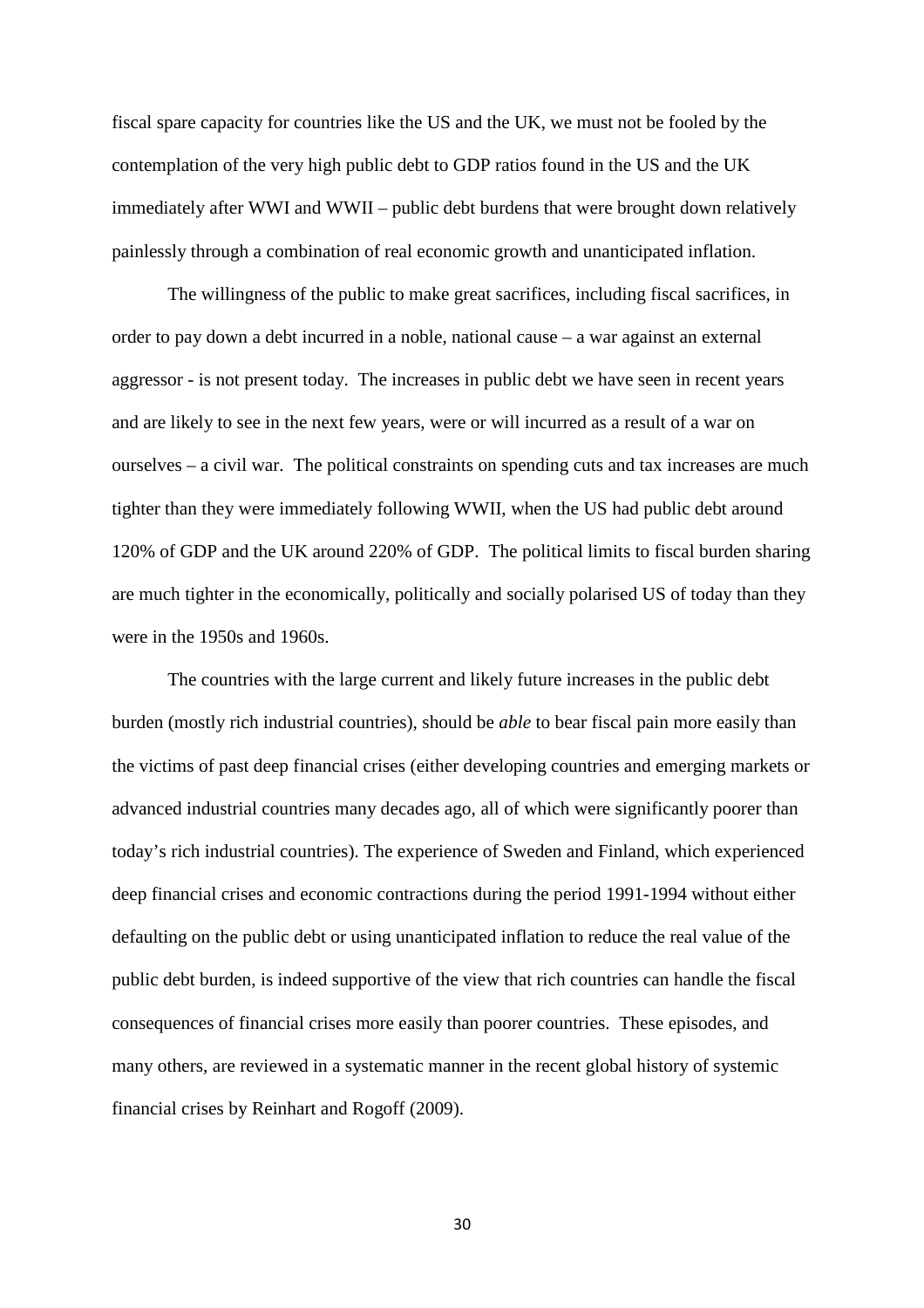This argument fails, however, when it comes to the likely future fiscal fate of the US, because it does not consider the political economy of major fiscal corrections. Ability to bear fiscal pain may be higher for richer countries (because the utility cost is lower), but the willingness to bear pain may be lower if the polity is more polarised in the richer country. The war of attrition model of delayed fiscal stabilisation, developed by Alesina and Drazen (1991) (see also Drazen (2000)), demonstrates how, even though it is collectively efficient to stabilise immediately, the hope and desire by both players in the game that most of the burden of fiscal adjustment be shifted to the other player in this sequential bargaining game, can cause costly delays in stabilisation. I fear that this war of attrition model may be a useful parable for understanding future US fiscal policies, in a deeply polarised society.

Real economic growth is also unlikely to come to the rescue the way it did between 1950 and 1973, the 'Golden Age' of European (and to a lesser extent American) growth. Don't therefore take the post-World War II public debt burden figures as a guide to what the fiscal authorities will be able to get away with today without spooking the rating agencies and the markets.

# **(VI) Will a fiscal stimulus work as effectively when the economy has been hit by a credit crunch?**

The credit crunch is now hitting the non-financial enterprise sector hard. How does a fiscal boost affect demand when the enterprise sector is credit-constrained? If the constraints are tight enough, they will weaken and may even completely neutralise the effect of a fiscal stimulus on output and employment not (just) because of financial crowding out of consumer and business demand, but because of credit constraints on supply, what Alan Blinder (1987) has called effective supply failure. This is most easily seen if production is subject to a lag (inputs go in before saleable output comes out). This means that firms need working capital to get production going. Increased demand can be met from inventories, and that may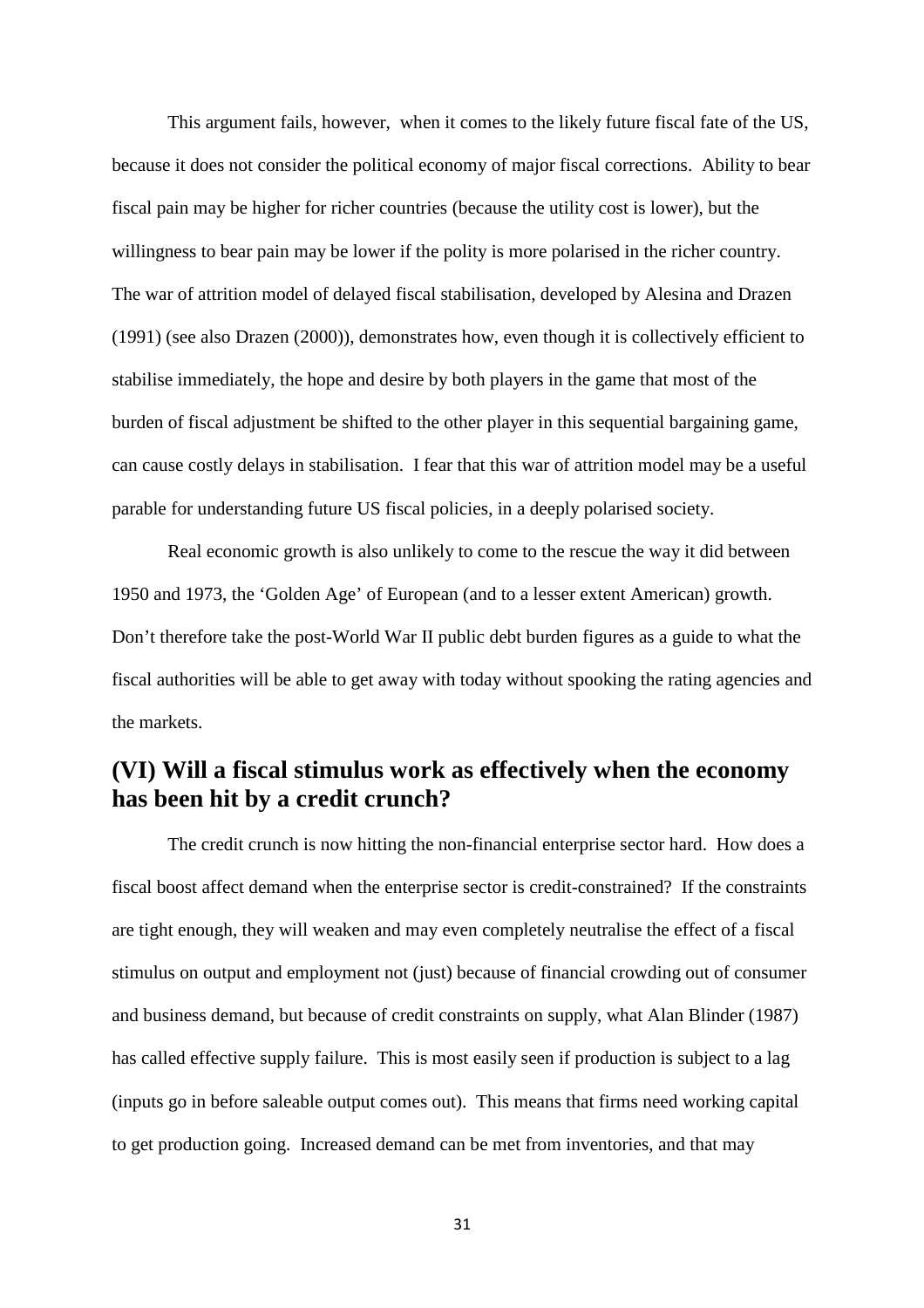provide some working capital, but once inventories have been worked off, the credit constraint on production and employment becomes binding.

 The notion that a credit crunch could lead to effective supply constraints being binding in the market for goods and services, even if demand is depressed, was first developed by the South-American structuralist school of Raul Prebisch and Celso Furtado, and its neo-Structuralist successors (e.g. Lance Taylor and Domingo Cavallo (1977)), although its antecedents go back much further to the Austrian school of Hayek and Mises and to Marx.

 The "Austrian" or working capital supply side model of the supply side was introduced into mainstream macroeconomic analysis by Alan Blinder (1987), but it has not become part of the standard professional tool set (for a non-technical description, see Buiter (2008)). I believe that the *Great Credit Crunch of the Noughties* will demonstrate its usefulness, because of its key assumption that production cannot take place without credit. A severe contraction in economic activity induced by a credit crunch could, if effective supply contracts even faster than effective demand, lead to greater upward pressure on prices or inflation than would be inferred by considering the output gap defined not as the gap between effective demand and *effective* supply, but instead between effective demand and *notional* supply. Notional supply or potential output is determined by the available physical resources of capital, land and labour and is independent, in the short run, of the cost and availability of credit.<sup>15</sup>

**Proposition 8:** *Because production takes time, working capital is essential for effective supply, even in the short run. Policies to provide credit to the non-financial enterprise sector may therefore be a precondition for expansionary fiscal policy to have any material demand on production and employment. Qualitative easing or credit easing are therefore likely to be complementary to fiscal policy in economies badly affected by a credit squeeze.*

l

 $15$  In the long run, the physical capital stock is endogenous and is therefore affected by the cost and availability of finance. Working capital can affect effective supply at much shorter horizons, of months or quarters.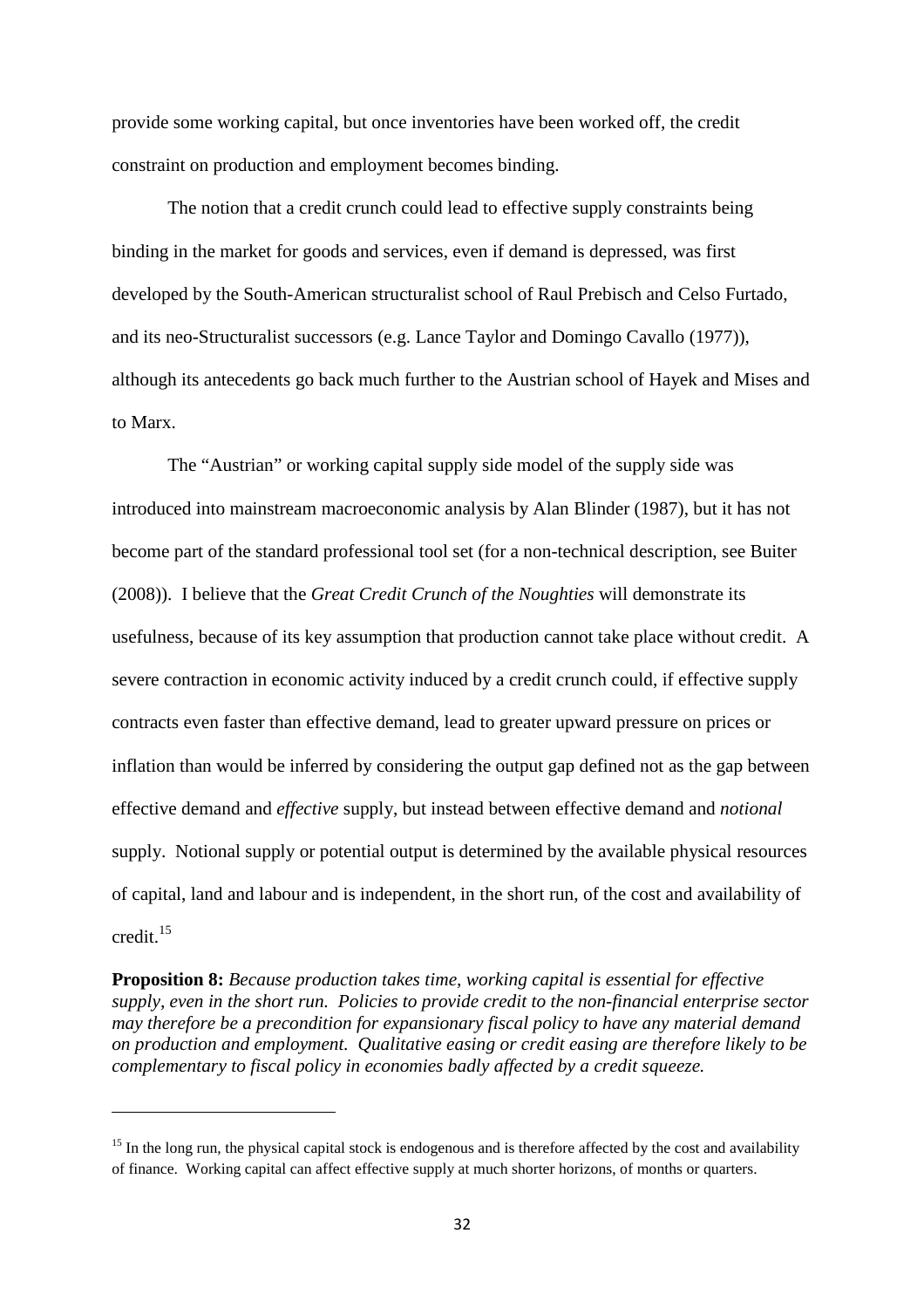### **(VII) Neoclassical fiscal measures**

Keynesians believe in the power of (current) income effects on spending. Neoclassical economists believe in the power of the intertemporal substitution effect. Why not use both when there is no additional price tag attached to the Neoclassical effect?

#### **A temporary VAT cut**

I believe the temporary VAT cut introduced in the UK by Chancellor Darling last year (2.5% down now to 15%, back up to 17.5% after 13 months on January 1, 2010), and which was given such as hard time by many observers, made sense. In principle, twisting the intertemporal terms of trade like that causes consumers to switch their expenditures (especially on durables) to the temporarily low tax period. It so happened that the fierce price wars that were going on at the time may have drowned out these relative minor cuts, but apart from that (and apart from the menu costs inflicted on restaurants and shopkeepers), this was not a silly idea. Perhaps a cut to 10 % for a shorter period would have had more impact on behaviourist consumers, but the principle of using the substitution effect where it reinforces the income effect is surely sensible.

#### **A temporary investment tax credit/subsidy**

Provided there is no binding external finance constraint on investment, a temporary investment tax credit or investment subsidy could be an effective means of shifting investment towards the present. The budgetary cost of such measures (which target just the flow of new investment) is much lower, for a given effect on investment demand, than that of measures that target the flow of new investment indirectly by giving a boost to owners of existing capital as well as those considering investing in new capital. A cut in corporation tax or in the capital gains tax would be examples of such inefficient measures, from the point of view of maximum investment demand impact per dollar of government tax revenue lost.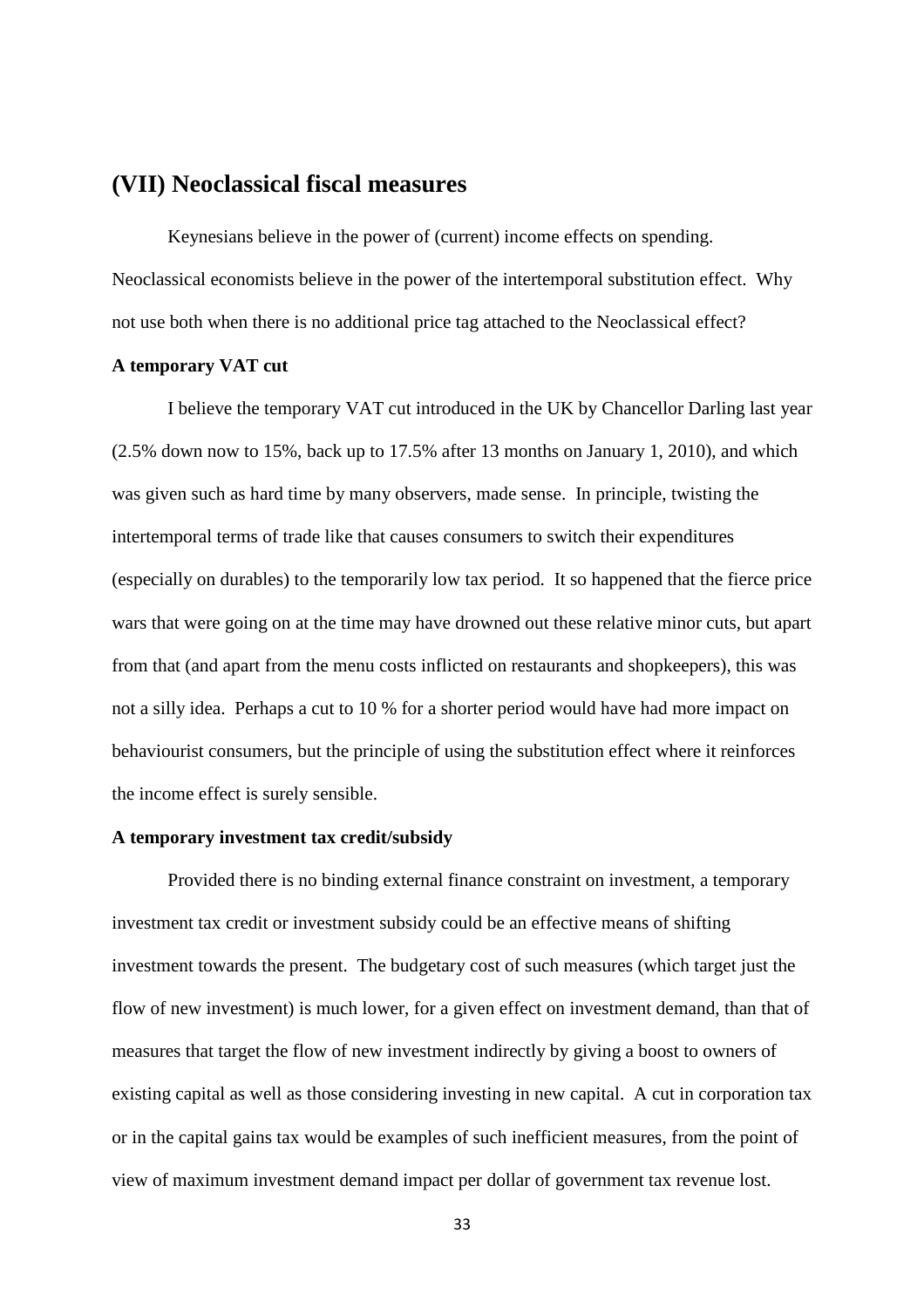# **(VIII) Further unconventional measures to increase fiscal policy effectiveness**

#### **(VIIIA) Turning unsecured bank debt into equity.**

Too little capital and excessive debt are limiting the ability and willingness of banks to lend to households and to the non-financial private sector. Credit constraints on supply and demand limit the effectiveness of fiscal policy. An obvious solution would be mandatory conversions of unsecured bank debt into equity (starting with the most junior debt and working up the seniority ladder until the bank is once more adequately capitalised). An appropriate special resolution regime (SRR) for banks and other systemically important highly leveraged institutions with asset-liability mismatch as regards maturity, liquidity (and possibly currency denomination) could turn unsecured bank creditors into shareholders and could thus recapitalise banks to the point that they fulfil their designated function again of intermediating between financial deficit and financial surplus units in the economy, without dipping into the pockets of the taxpayers.

#### **(VIIIB) Turning household mortgage debt into equity claims of the banks**

A household whose income is reduced through unemployment, short-time working or other negative labour market developments is at risk of losing his homes through repossession by the mortgage lender - a process that involves serious real resource costs (estimated at as much as \$50,000 per repossession) and considerable deleterious neighbourhood effects. If there is negative equity, the bank also makes a loss, especially if the mortgage is non-recourse. Even if the household does not lose its home, the cost of meeting the mortgage obligations can force a sharp reduction in private consumption demand.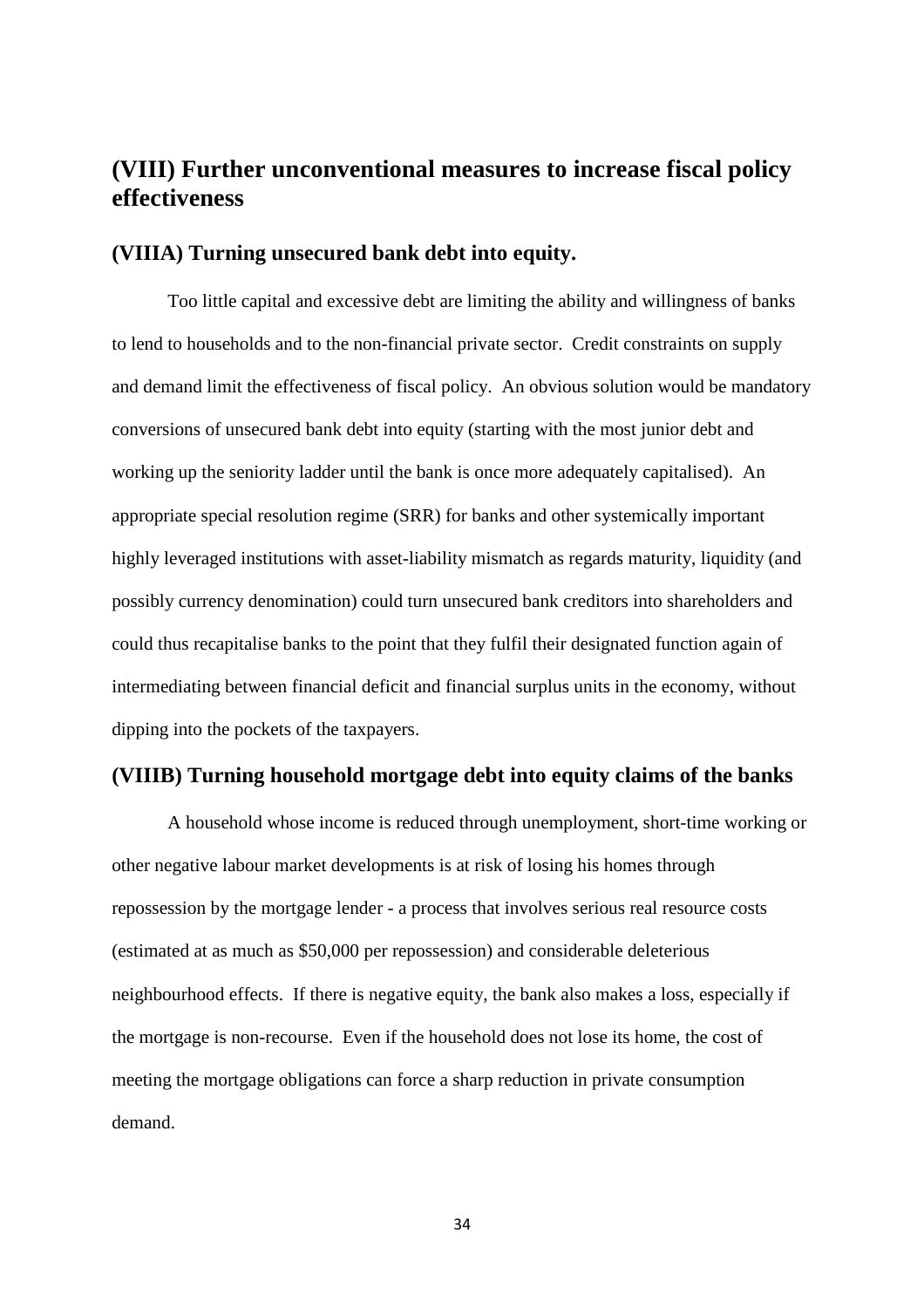It clearly makes sense to convert distressed conventional mortgages into equity-type instruments, where the lender, in return for partial debt forgiveness, gets a stake in any future upside for the value of the house. Indeed, mortgages could be designed right from the start along 'Islamic mortgage' lines, where the bank starts off as the sole owner of the house and the 'borrower' pays a rental to the bank and regularly purchases from the bank additional shares in the equity of the house (see e.g. El-Gamal (2006)). If the 'borrower' has trouble meeting the terms of the original mortgage, some of the equity already acquired by the 'borrower' can revert to the bank. This form of risk- and profit sharing seems preferable to the debt contracts that characterise most conventional mortgages. Such equitization of mortgages could reduce the likelihood and severity of Minsky neutrality emasculating fiscal policy in an economy with highly indebted households.

If the shared equity-type mortgages have such obvious advantages, why don't we see more of them in the market? First, we do see them, even outside Islamic countries and outside the Islamic communities in non-Islamic countries.<sup>16</sup> Second, the favoured tax treatment of mortgage interest in many countries makes turning mortgage debt contracts into equity-type contracts unattractive to borrowers and lenders. It is also possible that replacing a collateralised debt contract with a shared equity contract that involves profit, loss and risk sharing, may require a change in attitudes towards home ownership – almost a cultural change – that may be slow in coming. Finally, the notion that the market will automatically provide those financial products and services that are useful to ultimate savers and borrowers and that are socially beneficial – and only those – has probably taken a bit of a knock since August 9, 2007. Is it really so surprising that a market that generates quite a few products

 $\overline{a}$ 

<sup>&</sup>lt;sup>16</sup> As regards residential mortgages, Bristol & West (jointly with the Arab Banking Corporation), West Bromwich Building Society (jointly with the Ahli United Bank), HSBC and United National Bank (a Pakistani Bank with branches across the UK) offer Islamic mortgage products. On the commercial side Natwest RBS (ABT finance) and Bank of Ireland (Amaar) are active in Islamic mortgage products.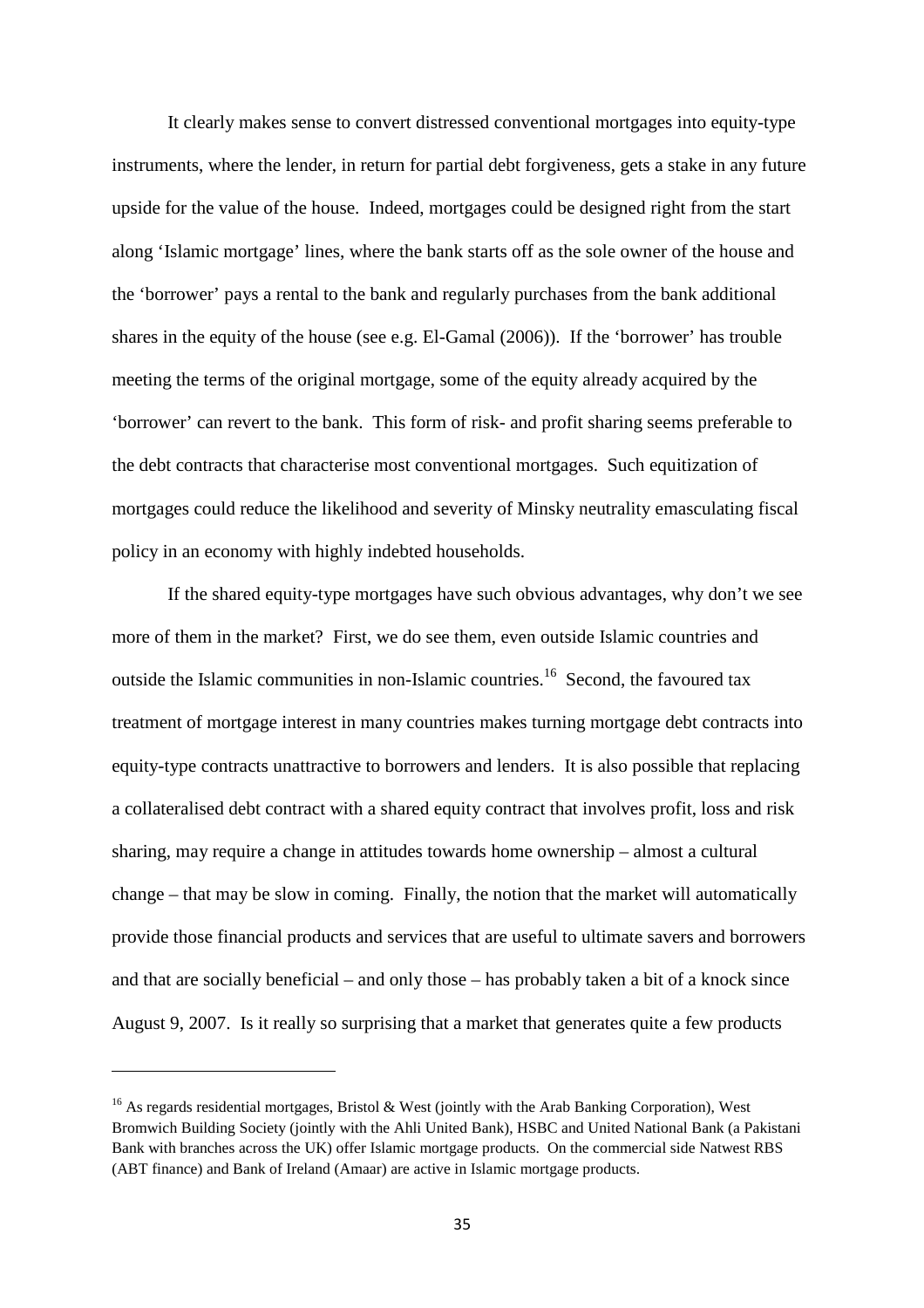that have negative social utility may also fail to support products that would have positive social utility?

#### **(VIIIC) Turning public debt into public equity**

Finally, I would propose that instead of issuing traditional government fixed or variable interest debt instruments (including index-linked instruments), governments instead issue *real-GDP-growth-contingent bonds.* These instruments are not new. GDP growth warrants were issued by Argentina following their most recent external debt default in 2002.

As a simple example, government debt could be of the fixed nominal value, variable interest rate type where the interest rate equals the growth rate of nominal GDP plus some constant. Provided the real GDP and GDP deflator data cannot be manipulated by the borrowing authorities, and provided a rule is devised for handling GDP revisions, this would reduce nominal interest rates on the public debt when real GDP growth and/or inflation were low; it would reduce real interest rates whenever the growth rate of real GDP was low. Should nominal GDP growth go negative by an amount greater than the constant in the interest rate formula, this would be handled as a reduction in the amount of debt outstanding, so negative nominal interest rates would not be a problem. GDP growth-contingent bonds are probably the closest we can get to 'equity in a nation'. And turning public debt into public equity would be a major enhancement of the policy arsenal of governments in the current phase of the global cycle. This equitization of the public debt would reduce the real burden of debt financing when it is needed most, during a downturn and when deflation threatens.

### **Conclusion**

The rapid deterioration of the public finances in many countries (as measured both by the public debt to GDP ratio and the public sector structural primary deficit as a share of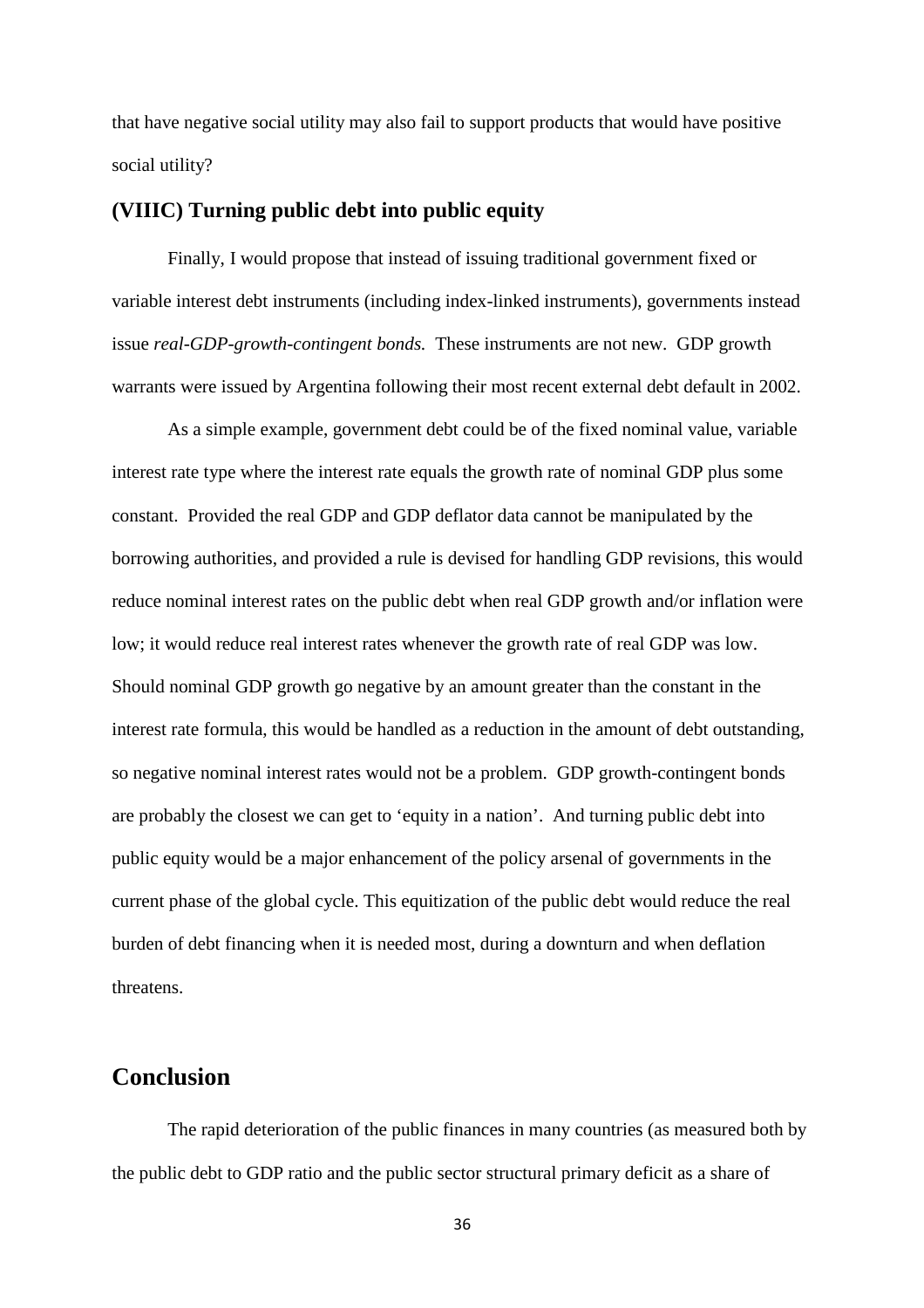GDP) presents a formidable obstacle to any additional use of fiscal stimuli to boost demand, where these fiscal measures would result in even larger deficits. There are a number of ways to relax these constraints. One is to have recourse to monetary financing. This can help, provided the authorities can make it credible that they have enough fiscal spare capacity to reverse this quantitative easing in the future, when the output gap closes and the large injections of central bank liquidity would become inflationary.

 A second approach is to use balanced-budget fiscal measures, both Keynesian and Neo-classical, to boost demand.

The third is to shift the political equilibrium of the country to boost fiscal spare

capacity. If President Obama can shift the destructive, polarised US political equilibrium,

where Republicans veto all future tax increases and Democrats veto all future public

spending cuts, there could be room for an additional fiscal stimulus that would not spook the

financial markets.

#### **References**

Alesina, A. and A. Drazen (1991), "Why are Stabilizations Delayed?", *American Economic Review*, 81, pp. 829-850.

Blanchard, Olivier and Roberto Perotti (2002), "An empirical characterization of the dynamic effects of changes in government spending," *Quarterly Journal of Economics* (2002), pp. 1329‐1368.

Blinder, Alan S. (1987), "Credit Rationing and Effective Supply Failures," *The Economic Journal*, Vol. 97, No. 386, June 1987, pp. 327-352.

Buiter, Willem H. (2009), "Negative Nominal Interest Rates; three ways to overcome the zero lower bound", *The North American Journal of Economics and Finance***,** Online publication complete: 13 November 2009, http://dx.doi.org/10.1016/j.najef.2009.10.001.

Buiter, Willem H. and Kenneth M. Kletzer (1998) "Uses and Limitations of Public Debt", in Steven Brakman, Hans van Ees and Simon K. Kuipers eds. *Market Behaviour and Macroeconomic Modelling*, MacMillan Press Ltd, London, pp. 275-307.

Cogan, John F., Tobias Cwik, John B. Taylor and Volker Wieland (2009), New Keynesian versus Old Keynesian Government Spending Multipliers, http://www.volkerwieland.com/docs/CCTW%20Mar%202.pdf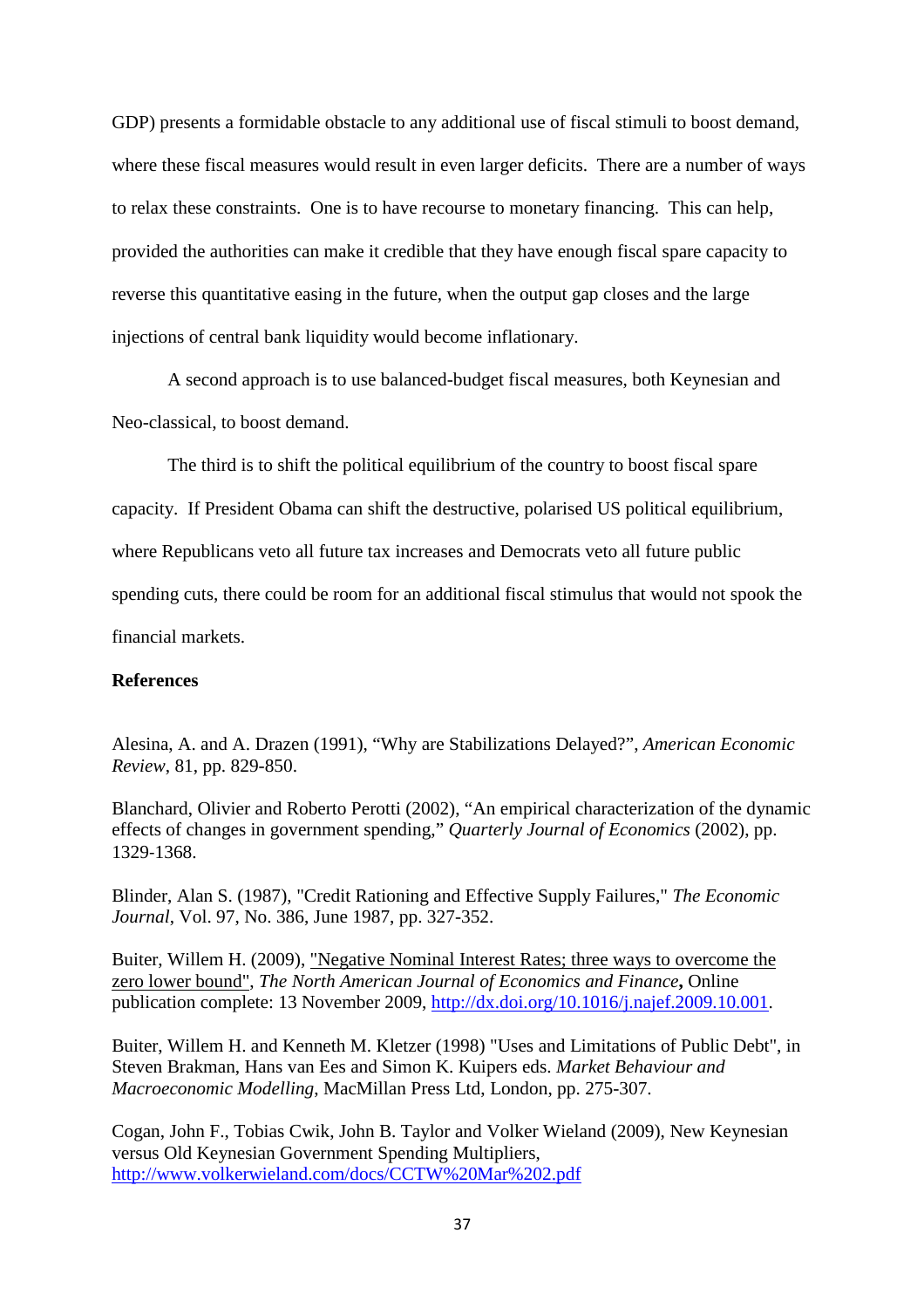Carroll, Christopher D. (1992). "The Buffer-Stock Theory of Saving: Some Macroeconomic Evidence." *Brookings Papers on Economic Activity* no. 2: 61-156.

Carroll, Christopher D. (1997), "Buffer Stock Saving and the Life Cycle / Permanent Income Hypothesis'. *Quarterly Journal of Economics,* CXII no., 1: 3-55.

Deaton, Angus (1991), "Saving and Liquidity Constraints", *Econometrica* 59(5), 1221-48.

Drazen, Allan (2000), *Political Economy in Macroeconomics*, Princeton University Press.

El-Gamal, Mahmoud A. (2006), *Islamic Finance, Law, Economics and Practice*, Cambridge University Press,

Favero C.A. and F.Giavazzi (2009] "How Large are the Effects of Tax Changes?" CEPR Discussion Paper 7439.

Ilzetzki, Ethan, Enrique Mendoza and Carlos A. Vegh (2009), "How big (small?) are fiscal multipliers?"

Kimball, Miles S. (1990), "Precautionary saving in the small and in the large", Econometrica,

Minsky, Hyman (2008), (2008) *Stabilizing an Unstable Economy*, McGraw-Hill Professional

Mountford, Andrew and H. Uhlig (2002). "What Are the Effects of Fiscal Policy Shocks?" CEPR Discussion Paper 3338.

Perotti, Roberto, (2004), "Estimating the effects of fiscal policy in OECD countries," mimeo (Bocconi University, 2004).

Perotti, Roberto (2008). "In Search of the Transmission Mechanism of Fiscal policy"; NBER *Macroeconomic Annual*.

Reinhart, Carmen M. and Kenneth S. Rogoff (2009), This *Time is Different; Eight Centuries of Financial Folly*, Princeton University Press.

Romer, Christina, and Jared Bernstein (2009), "The job impact of the American recovery and reinvestment plan," Council of Economic Advisers (January).

Romer, Christina and David H. Romer (forthcoming, 2009). The Macroeconomic Effects of Tax Changes: Estimates Based on a New Measure of Fiscal Shocks", *American Economic Review.*

Spilimbergo, Antonio, Steve Symansky, Olivier Blanchard, and Carlo Cottarelli (2008), *Fiscal Policy for the Crisis*, IMF Staff Position Note, December 29.